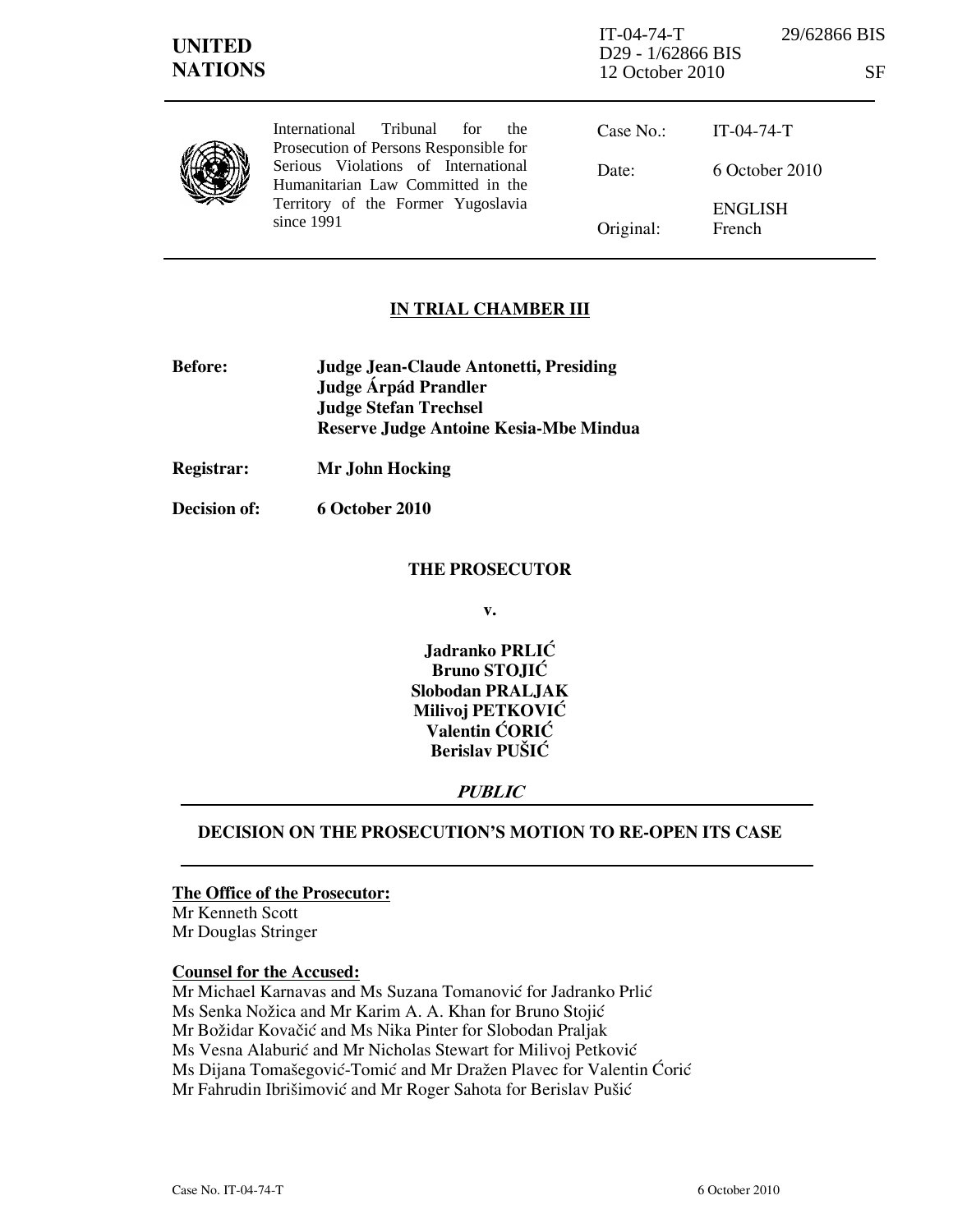#### I. INTRODUCTION

1. Trial Chamber III ("Chamber") of the International Tribunal for the Prosecution of Persons Responsible for Serious Violations of International Humanitarian Law Committed in the Territory of the Former Yugoslavia since 1991 ("Tribunal"), is seized of the "Motion to Admit Evidence in Reopening", filed as a public document by the Office of the Prosecutor ("Prosecution") together with public Annexes 1 and 3 to 5 and confidential Annex 2 on 9 July 2010, whereby the Prosecution respectfully requests that the Chamber grant it leave to re-open its case and authorise the admission into evidence of 18 exhibits – including 15 entries from the Notebooks of Ratko Mladić ("Notebooks") and 3 documents which may attest to the authenticity and the reliability of the said Notebooks which were in the possession of the Prosecution during the presentation of its case – and of two statements pursuant to Rule 92 bis of the Rules of Procedure and Evidence ("Rules"), which may also attest to the authenticity and the reliability of the said Notebooks ("Motion"). $<sup>1</sup>$ </sup>

#### II. PROCEDURAL BACKGROUND

2. On 22 July 2010, counsel for the Accused Milivoj Petković ("Accused Petković"; "Petković Defence") filed as a public document the "Petković Defence Response to the Prosecution Motion to Admit Evidence in Reopening", wherein the Petković Defence respectfully requests that the Chamber deny the Motion ("Response of the Petković Defence").<sup>2</sup> Should the Chamber decide to grant the Motion, the Petković Defence asks the Chamber for leave to cross-examine the two 92 bis witnesses whose respective statements the Prosecution has sought to have admitted into the record.<sup>3</sup> Moreover, the Petković Defence has informed the Chamber that it intends to request the re-opening of its

<sup>1</sup> Motion, para. 1 and 28-36. The 15 entries from the Notebooks requested for admission correspond to Exhibits P 11374, P 11375, P 11376, P 11378, P 11379, P 11380, P 11381, P 11382, P 11383, P 11384, P 11385, P 11386, P 11387, P 11389 and P 11390. The 3 other documents bear reference numbers P 11377, P 11266 and P 11388. The two statements tendered for admission pursuant to Rule 92 bis of the Rules are: the 92 bis Statement of General Manojlo Milovanović, former Chief of the Main Staff and Deputy Commander of the VRS Main Staff, on 26-27 April 2010 and bearing reference number P 11391 as well as the 92 bis Statement of Erin Gallagher, analyst from the Office of the Prosecutor, on 7 July 2010, bearing reference number P 11392.

 $2^2$  Response of the Petković Defence, para. 31.

<sup>&</sup>lt;sup>3</sup> Response of the Petković Defence, para. 32.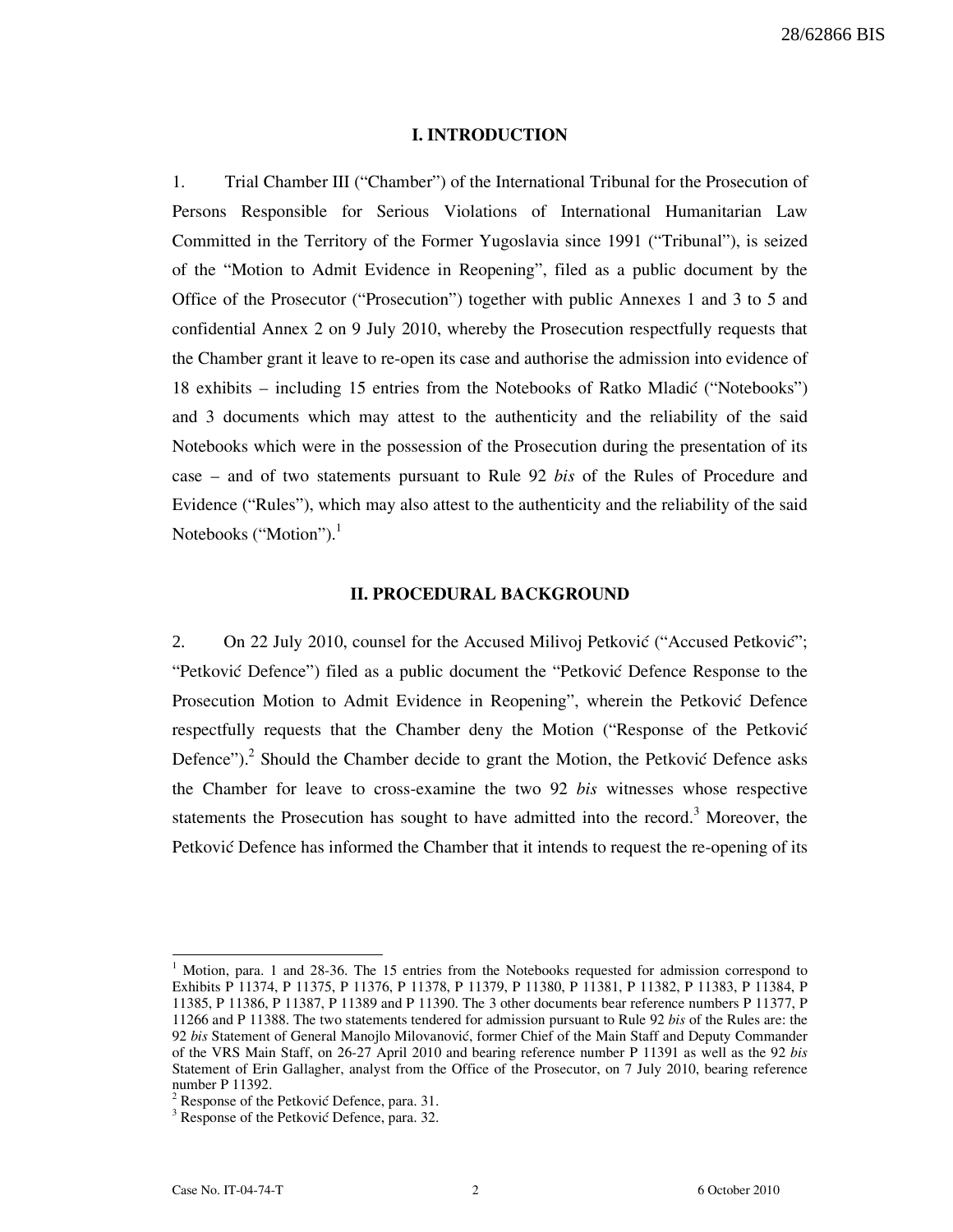case for the purpose of admitting certain entries of the Notebooks and, if necessary, to call witnesses to appear.<sup>4</sup>

3. On 23 July 2010, counsel for the Accused Bruno Stojić ("Accused Stojić"; "Stojić" Defence") filed as a public document "Bruno Stojić's Response to Prosecution Motion to Admit Evidence in Reopening" wherein the Stojić Defence asks the Chamber to deny the Motion on ground that the criteria governing the procedure for re-opening the case have not been met ("Stojić Defence Response")<sup>5</sup>. Moreover, the Stojić Defence asked the Chamber to exclude the 92 bis Statements of Witnesses Manojlo Milovanović and Erin Gallagher from the record on the ground that this procedural option is not the appropriate option for admitting into the record exhibits pertaining to a significant issue debated by the parties and that cross-examination of these two witnesses is now required.<sup>6</sup>

4. On 23 July 2010, counsel for the Accused Berislav Pušić ("Pušić Defence") filed as a public document "Berislav Pušić's Motion to Join Bruno Stojić's Response to Prosecution Motion to Admit Evidence in Reopening", whereby the Pušić Defence joins the Stojić Defence Response ("Joinder of the Pušić Defence").<sup>7</sup>

5. On 23 July 2010, counsel for the Accused Slobodan Praljak ("Accused Praljak"; "Praljak Defence") filed as a public document "Slobodan Praljak's Response to the Prosecution Motion to Reopen", and two confidential annexes therewith, whereby the Praljak Defence requests that the Chamber deny the Motion ("Response of the Praljak Defence").<sup>8</sup> Should the Chamber decide to grant the Motion, the Praljak Defence asks that the Chamber attempt to further authenticate the Notebooks, informs the Chamber that it intends to seek leave to cross-examine the two 92 bis witnesses whose respective statements the Prosecution has asked to have tendered into evidence and requests that the Chamber state whether the entries from the Notebooks identified in confidential Annex B to the Response of the Praljak Defence constitute a sufficient basis for a request for admission into evidence under the said Response to the Motion.<sup>9</sup>

6. On 23 July 2010, counsel for the Accused Jadranko Prlić ("Accused Prlić"; Prlić Defence") filed as a public document, along with a confidential annex of more than 100

<sup>4</sup> Response of the Petković Defence, para. 33.

 $<sup>5</sup>$  Stojić Defence Response, paras 1 and 2-23.</sup>

 $6$  Stojić Defence Response, paras 1 and 24.

 $7$  Joinder of the Pušic Defence Response, para. 3.

<sup>&</sup>lt;sup>8</sup> Response of the Praljak Defence, paras 1 and 33.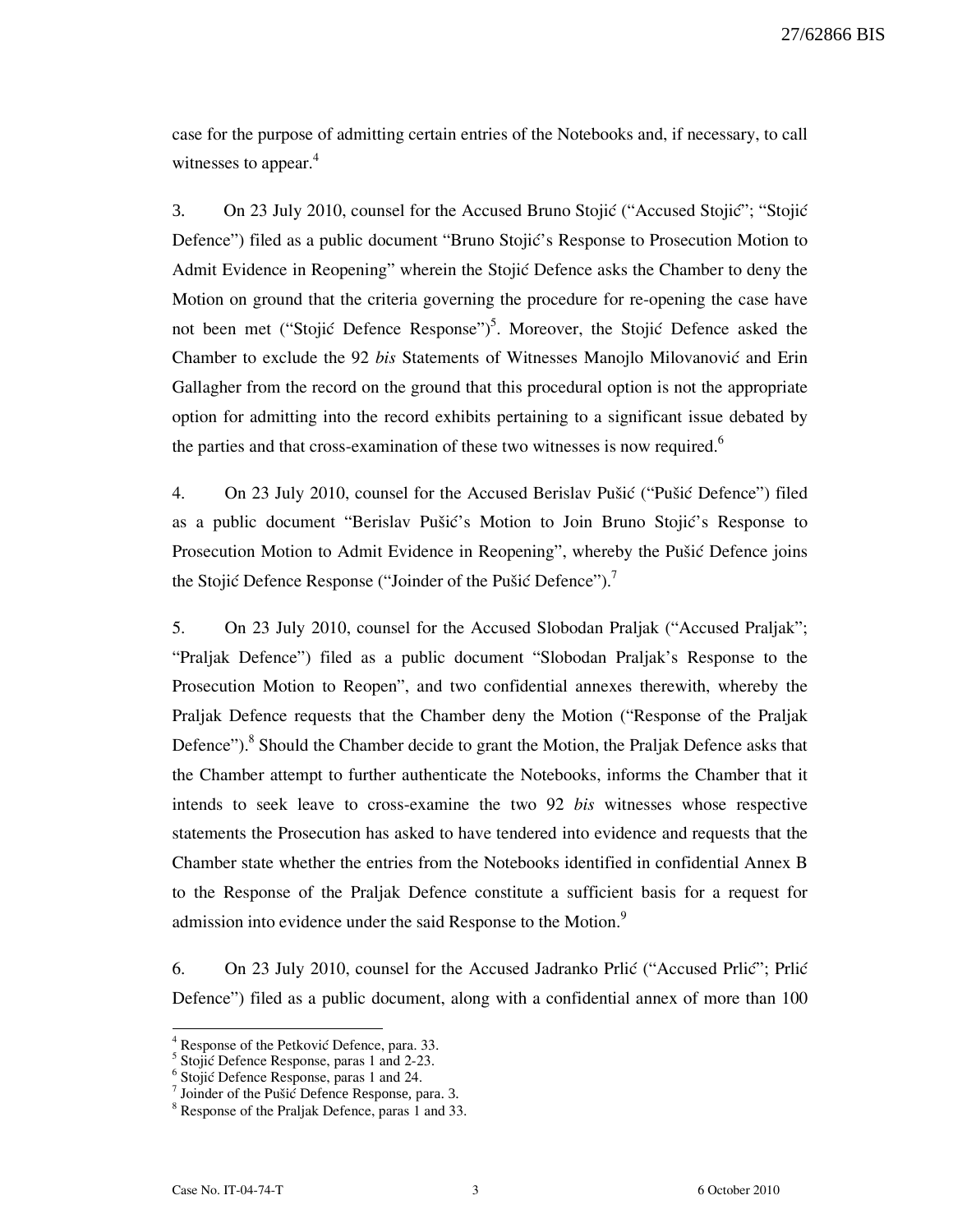pages, "Jadranko Prlić's Response to Prosecution's Motion to Admit Evidence in Re-Opening", whereby the Prlić Defence, while not contesting the "fresh" nature (within the meaning of the Tribunal's case-law concerning the issue of re-opening the case) of the exhibits on behalf of which the Motion was brought ("Prlić Defence Response")<sup>10</sup>, nevertheless, considers that the redundant nature of this evidence and the delay which may be encountered if the Chamber decides to grant the Motion would likely infringe the right of the accused to a fair trial.<sup>11</sup>

7. On 26 July 2010, counsel for the Accused Valentin Coric ("Coric Defence") filed as a public document the "Joinder of Valentin Coric in Bruno Stojic's Response to Prosecution Motion to Admit Evidence in Reopening", whereby the Ćorić Defence joins the Stojić Defence Response ("Joinder of the Ćorić Defence").<sup>12</sup>

8. On 27 July 2010, the Petković Defence filed as a public document the "Petković" Defence Corrigendum to its Response to the Prosecution Motion to Admit Evidence in Reopening", wherein the Petković Defence draws the Chamber's attention to a mistake in paragraph 17 of the Response to the Petković Defence and identifies the phrase omitted inadvertently from the said paragraph ("Corrigendum of the Petković Defence").<sup>13</sup>

9. On 28 July 2010, the Prosecution filed as a public document the "Prosecution Combined Reply to the Defence Responses to the Prosecution Motion to Admit Evidence in Reopening", whereby it responds to certain arguments put forward by the Prlić, Stojić, Praljak and Petković Defences and, at the same time, directs the Chamber's attention to the fact that the Joinder of the Ćorić Defence was filed out of time ("Prosecution's Reply"). $^{14}$ 

<sup>&</sup>lt;sup>9</sup> Response to the Praljak Defence, para. 33.

Response of the Prlić Defence, paras 20-26.

 $11$  Response of the Prlić Defence, paras 20-26.

 $^{12}$  Joinder of the Ćorić Defence.

 $13$  Corrigendum of the Petković Defence.

<sup>&</sup>lt;sup>14</sup> Prosecution's Reply, paras 1-17. In an email dated 28 July 2010, the Chamber granted the Prosecution's request to file a joint reply to the responses to the Defence teams to its Motion.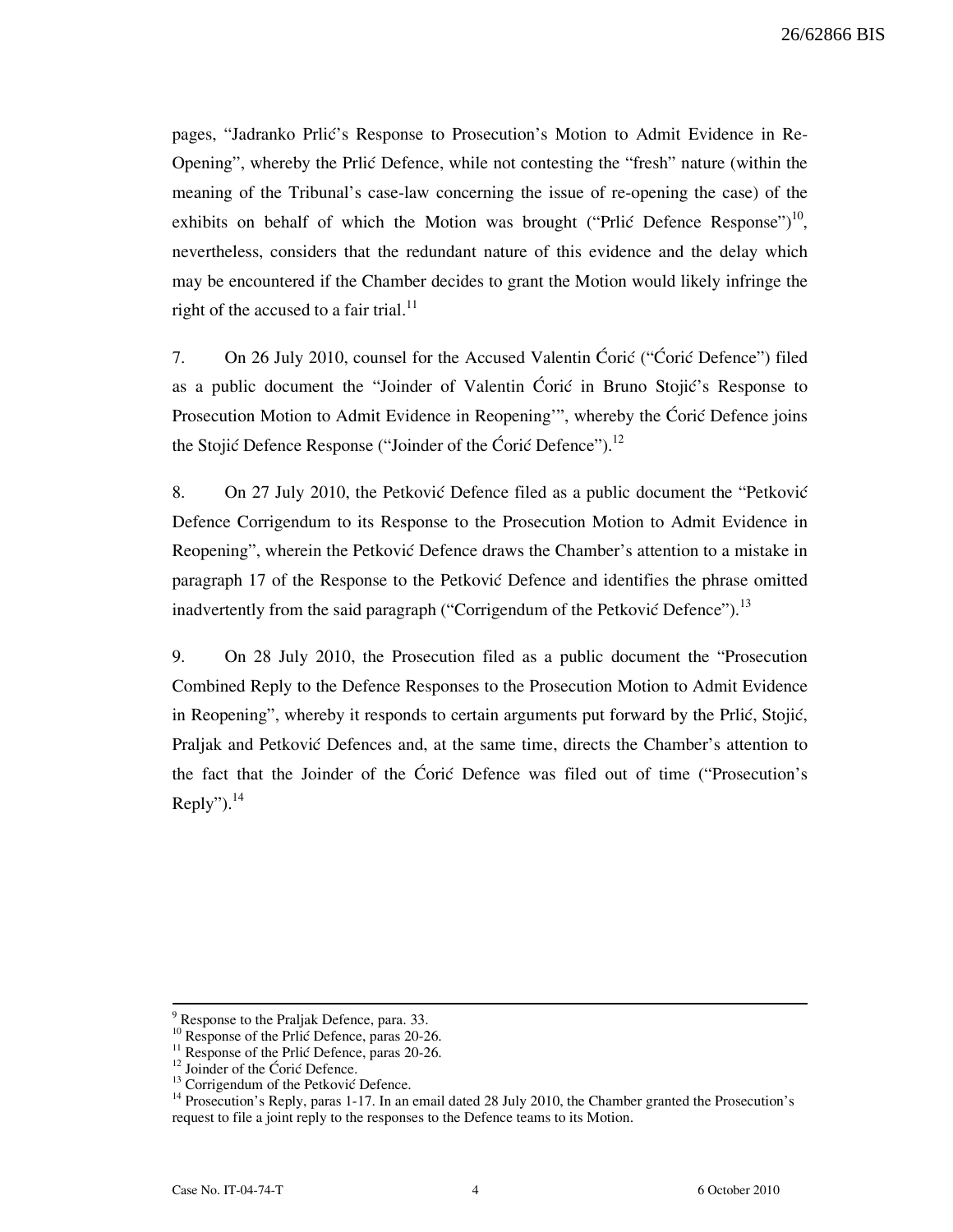#### III. ARGUMENTS OF THE PARTIES

10. In support of the Motion, the Prosecution asserts that the certain entries from the Notebooks which it seeks to tender into evidence, constitute "fresh" evidence within the meaning of the Tribunal's case-law regarding the re-opening of cases, insofar as it was not in the possession of the Prosecution and could not have been obtained before or during its case-in-chief.<sup>15</sup> In this respect, the Prosecution recalls that the Notebooks were discovered by the Serbian authorities during a search of the domicile of Ratko Mladić's spouse in Belgrade on 23 February 2010, that it promptly analysed the material and informed the Chamber and the defence teams as quickly as possible of its intention to file a motion for the re-opening of its case.<sup>16</sup> Furthermore, the Prosecution points out that Exhibits P 11266, P 11377 and P 11388 whose admission is requested in the Motion also constitute "fresh" evidence within the meaning of the Tribunal's case-law governing the issue of re-opening, despite having been in its possession during its case-in-chief, insofar as their importance only became evident after the Notebooks were discovered, and that they particularly confirm the authenticity and the probative value of the said Notebooks.<sup>17</sup> Moreover, the Prosecution argues that the evidence the Motion it seeks to admit is relevant because it concerns the involvement of the Accused in the achievement of the objectives of the joint criminal enterprise ("JCE"), alleged in the amended Indictment of 11 June 2008 ("Indictment") and, notably, the meetings with the representatives of the Bosnian Serb authorities between October 1992 and February 1994, allegedly attended by the Accused Prlić, Stojić, Praljak and Petković.<sup>18</sup> According to the Prosecution, the collaboration of the Accused with the Bosnian Serb leadership responsible for the crimes committed within the context of the creation of Greater Serbia, shows that the Accused themselves intended to commit crimes in furtherance of their goal of establishing a Croatdominated Herceg-Bosna.<sup>19</sup> Furthermore, the Prosecution points out that, with a view to establishing the authenticity of the Notebooks, it seeks to tender into evidence the 92 bis statements of General Manojlo Milovanović, Deputy Commander of the VRS Main Staff and close associate of Ratko Mladić, and Erin Gallagher, a Prosecution analyst, as well as three exhibits identified in Annex I of the Motion, which it already had in its possession.<sup>20</sup> The Prosecution also argues that a possible re-opening of the its case would not affect the

 $\overline{\phantom{a}}$ 

<sup>&</sup>lt;sup>15</sup> Motion, para. 16.

 $16$  Motion, paras 17-19.

 $17$  Motion, paras 20 and 21.

 $18$  Motion, para. 22.

 $19$  Motion, para. 22.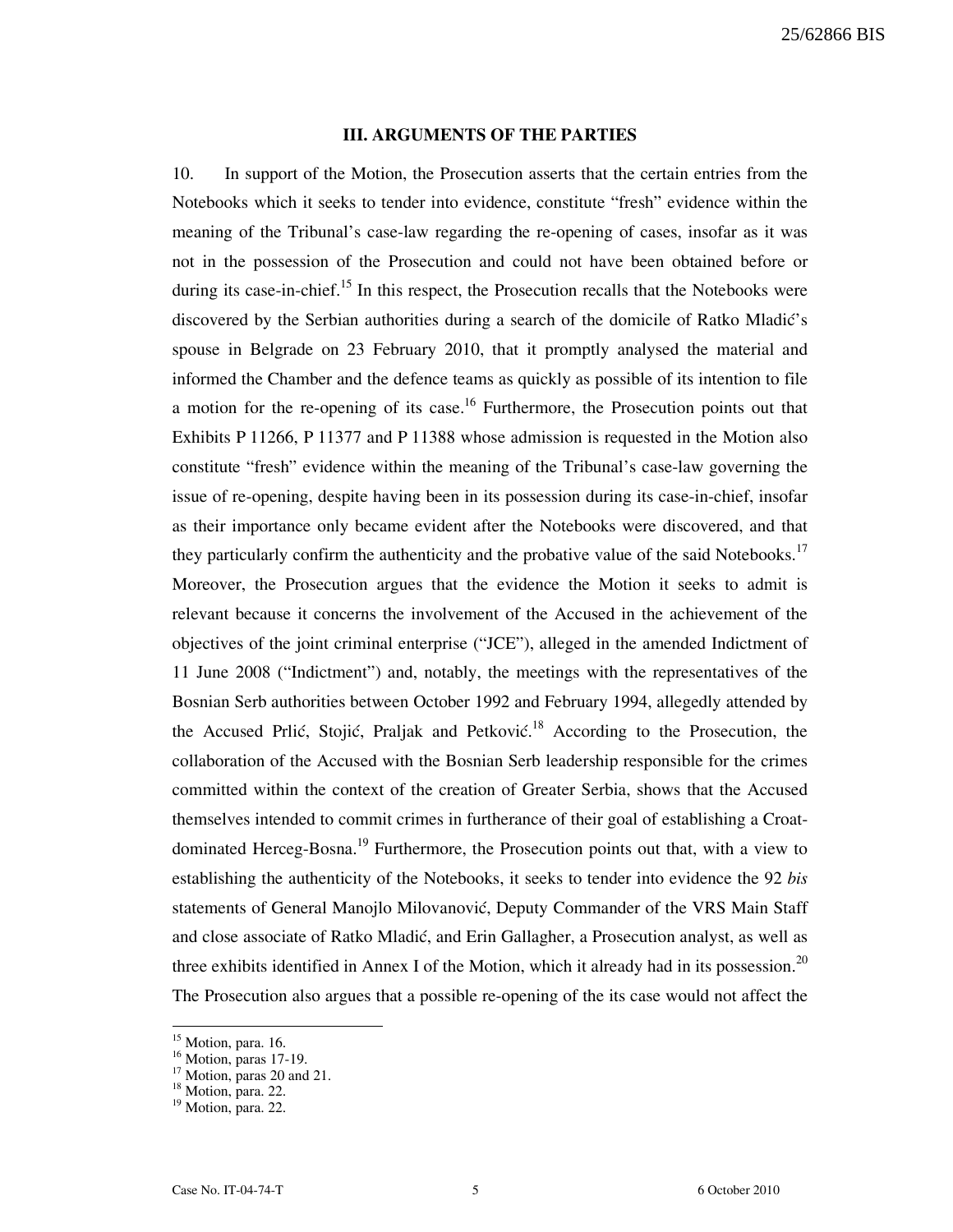Accused's right to a fair trial  $^{21}$  because it seeks to tender into evidence only a few pieces of highly probative evidence, and does not propose to call any witnesses.<sup>22</sup> Moreover, the Prosecution points out that the discovery of this "fresh" evidence will not modify the charges against the Accused as contained in the Indictment.<sup>23</sup> Finally, the Prosecution notes that the defence teams have had the Notebooks in their possession for some time and, being thus familiar with its contents, should not require additional time to prepare their respective defence to the proposed entries from the Notebooks.<sup>24</sup>

11. The Prosecution asks the Chamber to authorise the tendering into evidence of the exhibits identified in Annex 1 of the Motion on the ground that they are relevant, probative and fully admissible pursuant to the Tribunal's case-law and, more specifically, the practice of the Chamber.<sup>25</sup> Moreover, regarding the two statements it seeks to admit pursuant to Rule 92 bis of the Rules, the Prosecution notes that they meet the admissibility criteria of the said Rule because they do not go to the acts and conduct of the Accused as charged in the Indictment.<sup>26</sup> More specifically, the Prosecution argues that these statements seem to prove the authenticity and the probative value of the Notebooks.<sup>27</sup>

12. In the Response of the Petkovic Defence, the Petkovic Defence argues that the relevance of the evidence whose admission the Prosecution is seeking is low, since it does not relate to a fundamental aspect of the Prosecution's case, nor probative, in terms of showing the mens rea of the Accused in relation to the allegations contained in paragraphs 15 to 17 of the Indictment.<sup>28</sup> More specifically, the Petković Defence notes that the Prosecution's interpretation of the entries from the Notebooks it seeks to admit is erroneous because it is impossible to conclude that the objectives allegedly harboured by the Croat representatives during their meetings with the representatives of the Bosnian Serb authorities mentioned in these entries were criminal, or that they intended to accomplish them by criminal means.<sup>29</sup> Furthermore, the Petković Defence characterises as "dangerously wrong" the argument of the Prosecution that the collaboration of the

 $20$  Motion, paras 23-25.

 $21$  Motion, para. 26.

<sup>&</sup>lt;sup>22</sup> Motion, para. 26.

 $23$  Motion, para. 27.

 $24$  Motion, para. 27.

 $25$  Motion, paras 28-31 and 36.

<sup>&</sup>lt;sup>26</sup> Motion, para. 34.

 $27$  Motion, para. 35.

 $^{28}$  Response of the Petković Defence, paras 8, 9 and 20.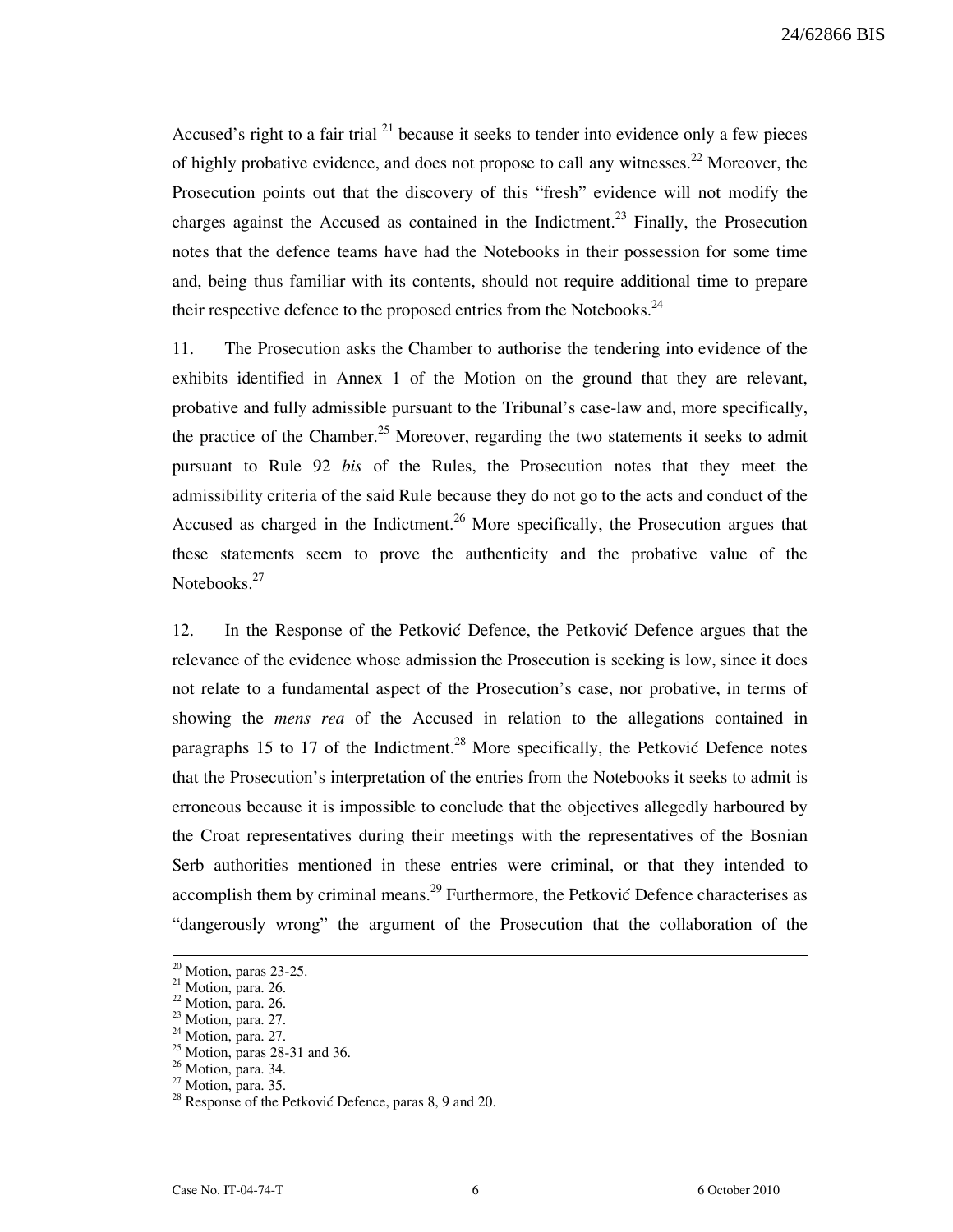Accused with the Bosnian Serb leadership responsible for the crimes committed within the context of the creation of Greater Serbia, which follows from the proposed entries, shows that the Accused themselves intended to commit crimes in furtherance of their goal of establishing a Croat-dominated Herceg-Bosna.<sup>30</sup> The Petković Defence points out that the efforts of co-operation, which could characterise the relationship of the Bosnian Croats and Serbs in certain localities, do not allow one to conclude, as posited by the Prosecution, that the Croats and the Serbs were political and military allies.<sup>31</sup> Moreover, the Petković Defence notes that paragraphs 15 to 17 of the Indictment, pertaining to the joint criminal enterprise, contain no allegations of cooperation or collaboration between Bosnian Croats and Serbs, and that the Prosecution is using this Motion to introduce new charges.<sup>32</sup> The Petković Defence adds that the fact that Paragraph 27 of the Indictment characterises Croat-Serb relationships in the period covered by the Indictment as cooperation cannot in itself be invoked to argue that this aspect is so fundamental to the Prosecution's case as to justify the re-opening of the Prosecution's case at such a late stage of the proceedings.<sup>33</sup> Moreover, the Petković Defence notes that this co-operation was not referred to in the initial Indictment.<sup>34</sup> Furthermore, the Petković Defence objects to the reasoning of the Prosecution which uses the Accused's "collaboration" with the Bosnian Serbs to establish the *mens rea*.<sup>35</sup>

13. The Petković Defence considers that the motion to tender into evidence the entries from the Notebooks outside of their context will result in an erroneous interpretation of the contents of the Notebooks in question and, more specifically, of the characteristics of the relations between the three conflicting parties in Bosnia and Herzegovina.<sup>36</sup> Consequently, should the Chamber decide to grant the Motion, the Petkovic Defence notes that it will file a motion for the re-opening of its case in order to request the tendering into evidence of entries from the Notebooks which will place the exhibits the Prosecution seeks to admit back into context and refute the interpretation of the entries from the Notebooks proposed by the Prosecution.<sup>37</sup>

 $29$  Response of the Petković Defence, paras 10 and 11.

 $30$  Response of the Petković Defence, paras 12-20; Corrigendum of the Petković Defence.

 $31$  Response of the Petković Defence, para. 14.

 $32$  Response of the Petković Defence, paras 15 and 16.

 $33$  Response of the Petković Defence, para. 17; Corrigendum of the Petković Defence.

 $34$  Corrigendum of the Petković Defence.

<sup>&</sup>lt;sup>35</sup> Response of the Petković Defence, paras 14, 18 and 19.

<sup>&</sup>lt;sup>36</sup> Response of the Petković Defence, paras 21-23.

 $37$  Response of the Petković Defence, paras 23 and 33.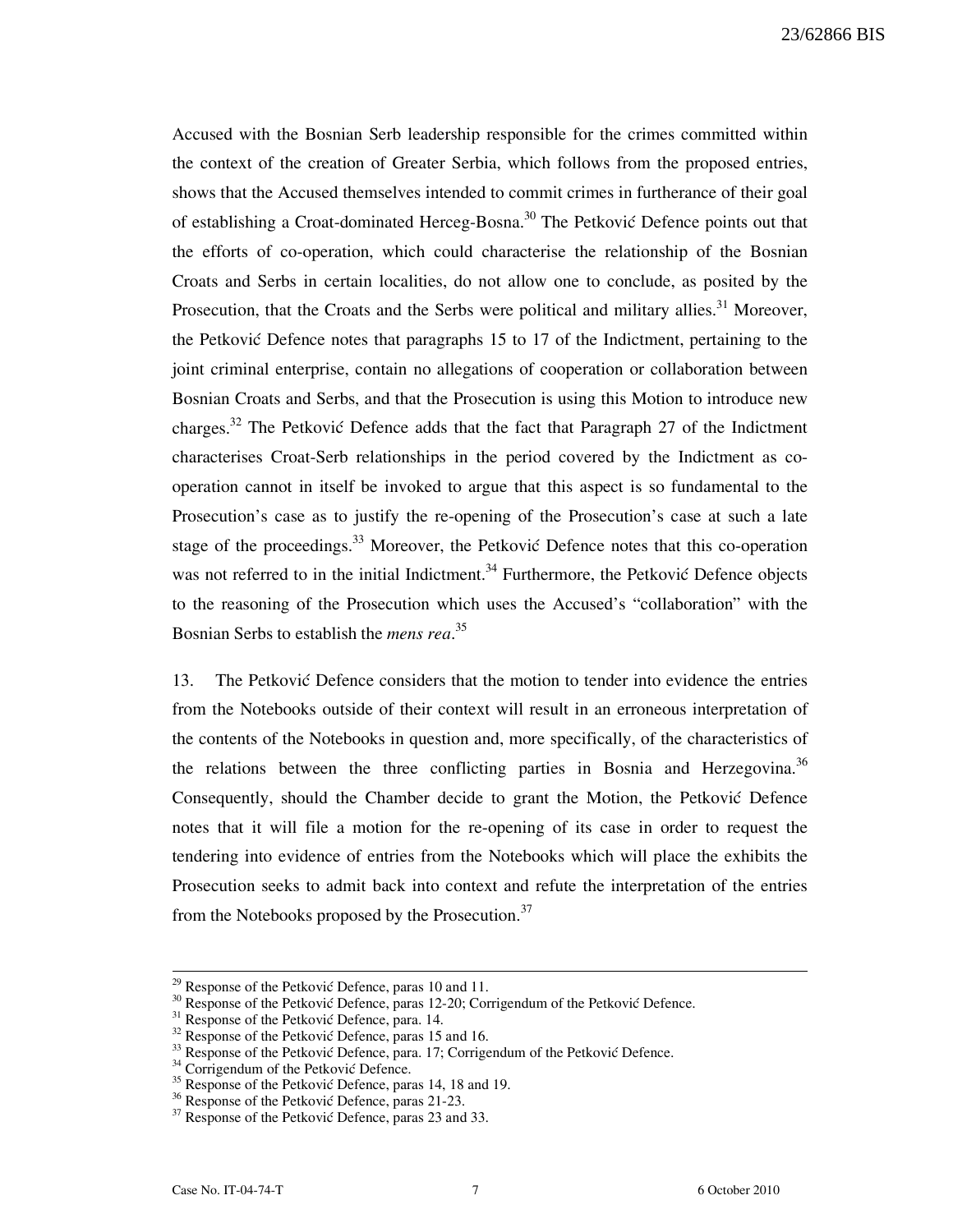14. Moreover, the Petković Defence notes that the potential probative value of the evidence the Prosecution seeks to admit will not outweigh the need to protect the right of the Accused to a fair trial.<sup>38</sup> The Petković Defence recalls that, in this late stage of the trial, a request for re-opening cannot be justified by a mere wish to reinforce the exhibits already tendered into evidence.<sup>39</sup> Moreover, should the Chamber decide to grant the Motion and contrary to what has been posited by the Prosecution, in the view of the Petković Defence, the trial would be further delayed by approximately four to six months, since the defence teams might well ask for authorisation to cross-examine the two 92 bis witnesses, file the motions for the re-opening of their respective cases in order to refute the "fresh" exhibits introduced by the Prosecution and call potential witnesses.<sup>40</sup>

15. In conclusion, the Petković Defence contests the authenticity of the Notebooks and requests that the Chamber, should it decide to grant the Motion, authorise it to crossexamine the two 92 bis witnesses.<sup>41</sup> Furthermore, the Petković Defence notes the very subjective character of the words written in notebooks such as the Notebooks in question, and therefore stresses the low probative value of the Notebooks which supports its exclusion under Rule 95 of the Rules.<sup>42</sup>

16. In its Response, the Stojić Defence maintains that the proposed entries of the Notebooks and Exhibits P 11266, P 11377 and P 11388 do not constitute "fresh" elements within the meaning of the case-law of the Tribunal governing the issue of re-opening.<sup>43</sup> The Stojić Defence argues that the Prosecution has not established that it has shown the reasonable diligence required by the Tribunal's case-law because it has failed to explain why it did not make efforts to obtain the Notebooks during its case-in-chief and because a delay of almost two months occurred between the seizure of the Notebooks by the Serbian authorities and the Prosecution's filing of a notice informing the parties of its intention to file a motion for the re-opening of its case.<sup>44</sup> The Stojić Defence more specifically points out that the entries from the Notebooks do not alter the meaning of Exhibits P 11377 and P 11388<sup>45</sup> and that these two exhibits, as well as Exhibit P 11266, do not allow for the

 $38$  Response of the Petković Defence, paras 24-25 and 27.

Response of the Petković Defence, para. 26.

 $40$  Response of the Petković Defence, paras 27, 28 and 32.

<sup>&</sup>lt;sup>41</sup> Response of the Petković Defence, paras 28 and 32.

<sup>&</sup>lt;sup>42</sup> Response of the Petković Defence, paras 29 and 30.

<sup>&</sup>lt;sup>43</sup> Stojić Defence Response, paras 1, 2, 9 and 14.

<sup>&</sup>lt;sup>44</sup> Stojić Defence Response, paras 3-9.

<sup>&</sup>lt;sup>45</sup> Stojić Defence Response, paras 10 and 11.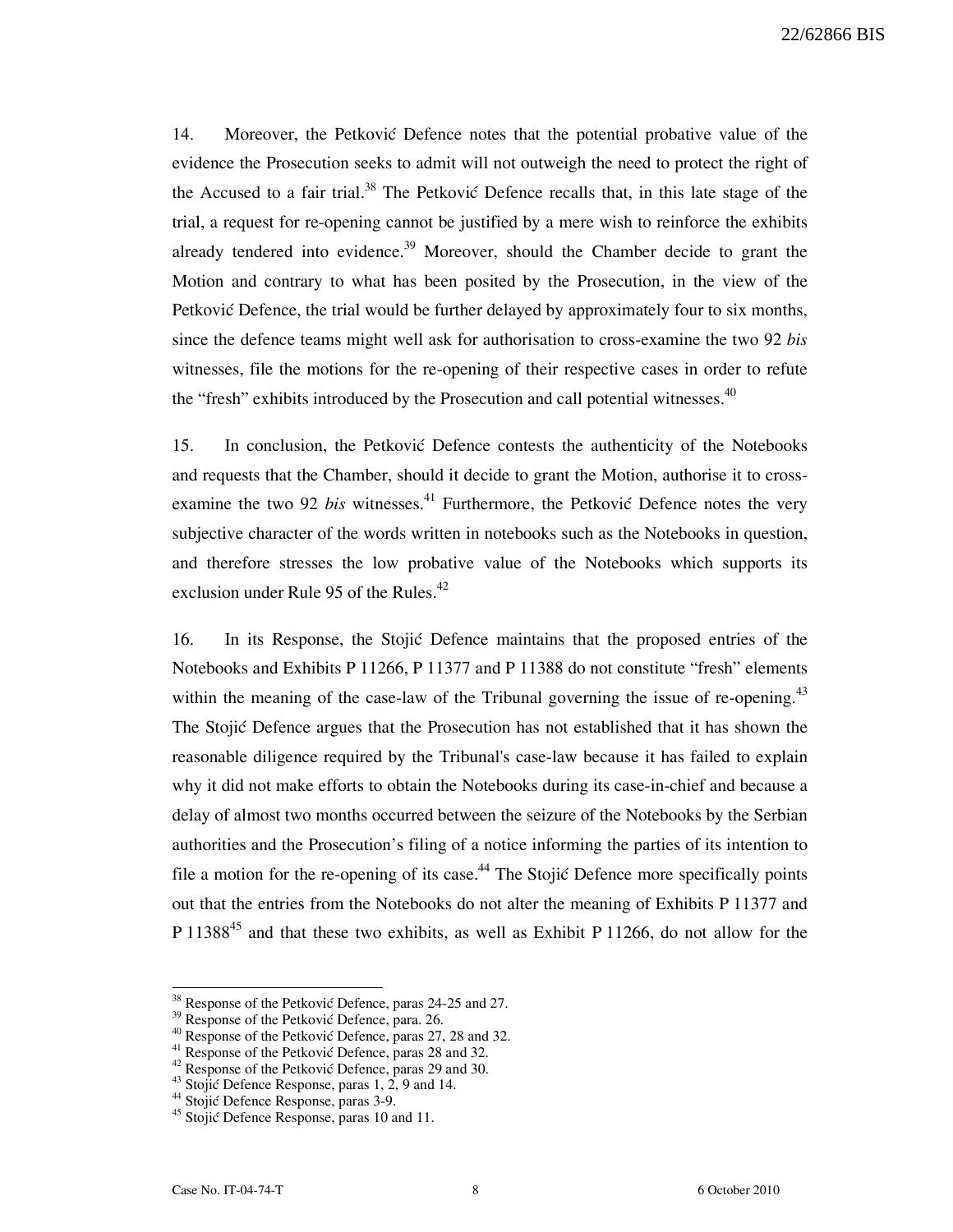authentication of the said Notebooks because they do not show sufficient indicia of reliability of the Notebooks.<sup>46</sup>

17. Furthermore, the Stojić Defence refers to the advanced stage of the proceedings and points out that the opening of the Prosecution's case would cause an additional delay because the defence teams might have to file motions to reopen their respective cases or replies and request a temporary suspension of the trial in order to introduce forensic and graphological analyses of the Notebooks.<sup>47</sup>

18. Moreover, the Stojić Defence points out that the need to guarantee a fair and expeditious trial is greater than the potential probative value of the evidence which is the subject of the Motion.<sup>48</sup> The Stojić Defence recalls that this evidence is similar to the evidence already tendered and considers that its probative value is therefore slight.<sup>49</sup> The Stojić Defence posits that the Notebooks are similar to hearsay and that the Prosecution has not established their relevance and probative value beyond all reasonable doubt, as required in the case of documentary hearsay evidence.<sup>50</sup> Moreover, the Stojić Defence emphasizes that the excerpt corresponding to Exhibit P 11376, whose admission the Prosecution is seeking, concerns discussions about Posavina and Slavonski Brod and that the Prosecution noted in court that this topic was irrelevant.<sup>51</sup>

19. In conclusion, the Stojić Defence recalls that, when a 92 bis statement deals with an important issue between the parties, the Chamber must authorise the parties to crossexamine the authors of the statement.<sup>52</sup> Also, inasmuch as these statements concern the relevance and authenticity of the Notebooks which, according to the Prosecution, are relevant in view of the allegations of the existence of a JCE and the participation of the Accused Stojić in this alleged JCE, and as this point constitutes an important issue of discussion between the parties, the Stojić Defence argues that these statements cannot be admitted under Rule 92 bis of the Rules and that protecting the rights of the Accused Stojić to a fair trial requires the authors of these statements to be cross-examined. $5<sup>3</sup>$ 

<sup>&</sup>lt;sup>46</sup> Stojić Defence Response, paras 12 and 13.

 $47$  Stojić Defence Response, paras 1, 16 and 17.

<sup>48</sup> Stojić Defence Response, paras 1-2 and 18-23.

 $^{49}$  Stojić Defence Response, paras 18-20 and 22.

<sup>&</sup>lt;sup>50</sup> Stojić Defence Response, para. 21.

<sup>&</sup>lt;sup>51</sup> Stojić Defence Response, para. 21.

<sup>52</sup> Stojić Defence Response, para. 23.

 $53$  Stojić Defence Response, paras 1 and 24.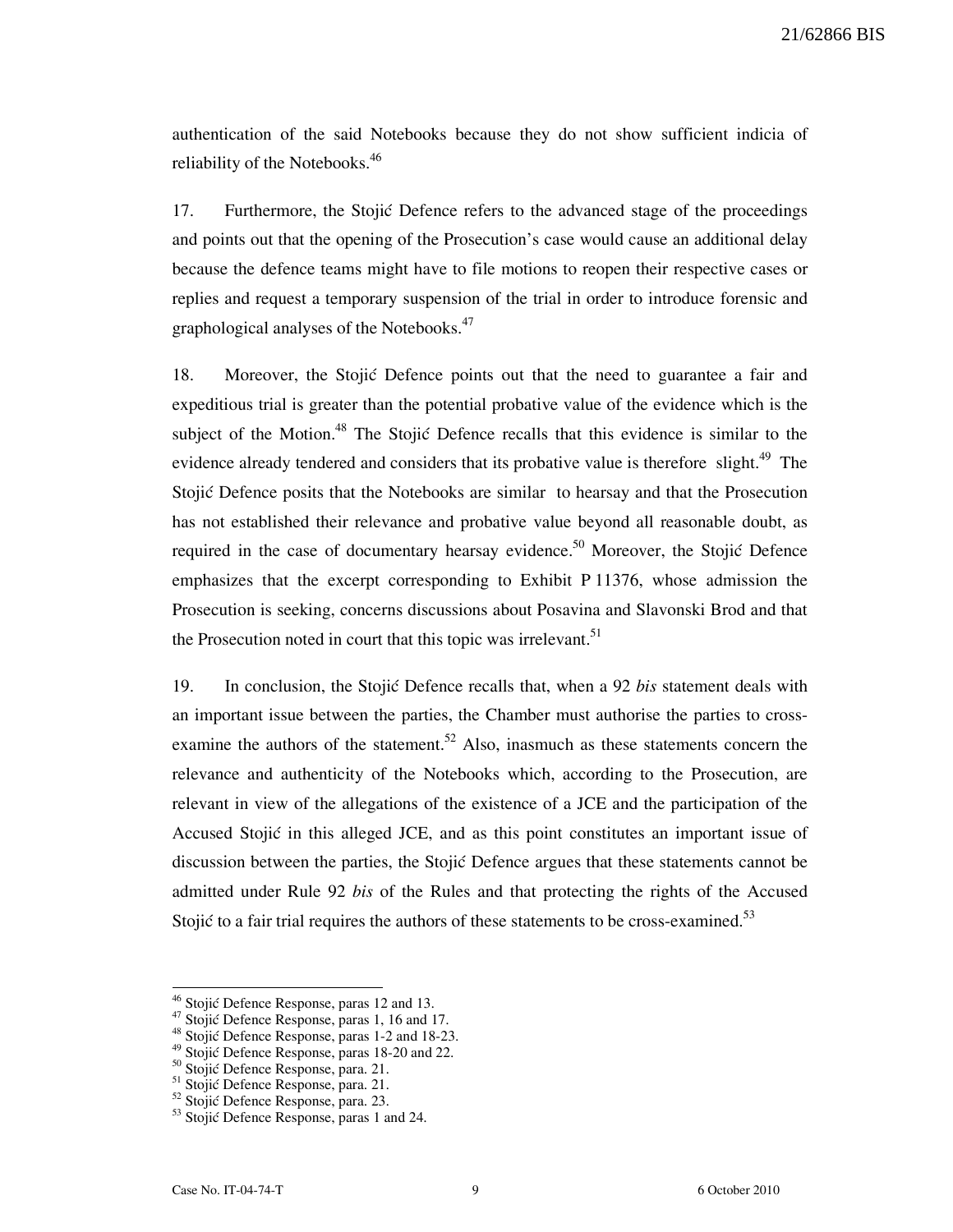20/62866 BIS

20. In the Response of the Praljak Defence, the Praljak Defence posits that the Prosecution has not provided a single piece of evidence with regard to the relevance and the authenticity of the Notebooks, notably concerning their source or chain of custody during the past fifteen years.<sup>54</sup> The Praljak Defence notes that the statement of a member of the Prosecution describing only how the Notebooks were received is insufficient and notes that the Prosecution could have provided the Chamber with a document such as a receipt, statements of other employees of the Office of the Prosecutor corroborating the first one, or the statements of officials of the Republic of Serbia.<sup>55</sup> Furthermore, the Praljak Defence indicates that, in authenticating Ratko Mladić's Notebooks and handwriting, the Prosecution relies solely on the opinion of a person who worked with him and did not call for an expert opinion of a graphologist or try to locate persons who could testify to the events described in the Notebooks.<sup>56</sup> The Praljak Defence considers the evidence, which the Prosecution claims supports the authenticity and reliability of the Notebooks, incomplete and, in any case, asks that prior to issuing a decision on the admission of the Notebooks, the Chamber grant it the opportunity to cross-examine the witnesses whose statements affirm the authenticity and relevance of the Notebooks. $57$  It also asks the Chamber to order the Prosecution to produce additional evidence in order to justify the recent discovery of the Notebooks at the Mladić family home.<sup>58</sup>

21. Furthermore, the Praljak Defence notes that the Prosecution failed to ask the Chamber to add the Notebooks to the list of exhibits filed pursuant to Rule 65 ter of the Rules ("65 ter List") prior to seeking their admission and has provided no justification for this omission.<sup>59</sup> The Praljak Defence contends that the Prosecution is subject to this obligation and must show why the Notebooks are fundamental to the presentation of its case, which it has neglected to do in the Motion.<sup>60</sup> Furthermore, the Praljak Defence considers that in view of the specific nature of the Notebooks, the Prosecution should have asked that they be admitted under Rule 92 *quater* of the Rules.<sup>61</sup>

22. With regard to Exhibit P 11377, the Praljak Defence contends that the Prosecution cannot reasonably claim that it was not aware of its relevance during the presentation of

<sup>&</sup>lt;sup>54</sup> Response of the Praljak Defence, para. 8.

<sup>&</sup>lt;sup>55</sup> Response of the Praljak Defence, para. 8.

<sup>&</sup>lt;sup>56</sup> Response of the Praljak Defence, para. 9.

<sup>&</sup>lt;sup>57</sup> Response of the Praljak Defence, para. 12.

<sup>&</sup>lt;sup>58</sup> Response of the Praljak Defence, para. 13.

<sup>&</sup>lt;sup>59</sup> Response of the Praljak Defence, paras 14 and 15.

<sup>&</sup>lt;sup>60</sup> Response of the Praljak Defence, para. 14.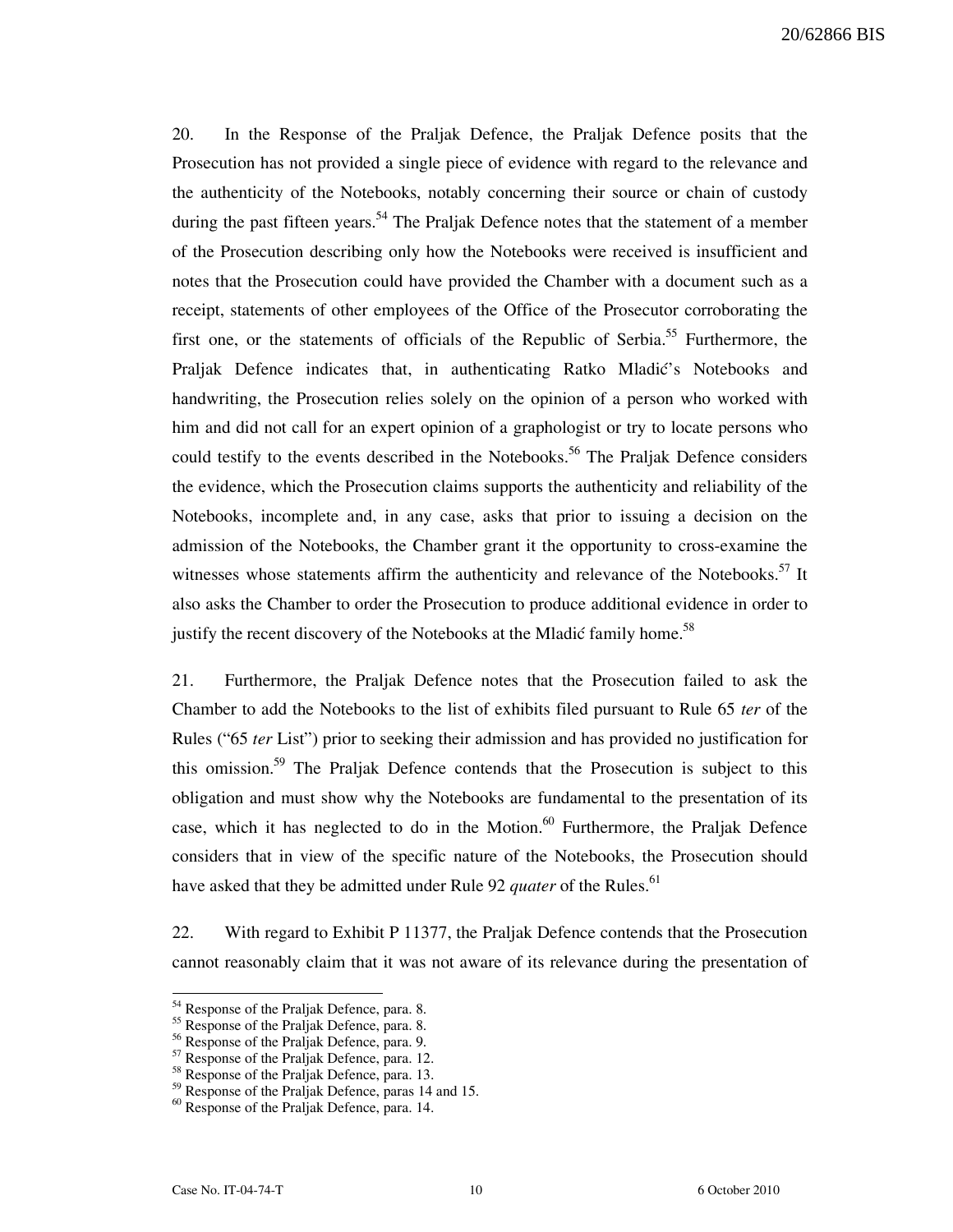19/62866 BIS

its case and discovered this only while reading the Notebooks.<sup>62</sup> The Praljak Defence also submits that Exhibit P 11266 does not present sufficient guarantees of authenticity insofar as it does not bear any official stamps of the Archives of the Republic of Croatia, which the Prosecution claims as its provenance. $^{63}$ 

23. The Praljak Defence then points out that the probative value of the Notebooks and the documents the Prosecution seeks to admit is minimal, as the Chamber already has at its disposal numerous exhibits dealing with the topics taken up in the Notebooks. $64$ Furthermore, the Praljak Defence considers that, by means of the Notebooks and the documents it seeks to admit, the Prosecution seems to want to show that the Republic of Croatia and the HVO did not provide continuous support to the BH Army's war effort.<sup>65</sup> The Praljak Defence specifically recalls that the Chamber has consistently denied the admission of exhibits concerning such assistance.<sup>66</sup> The Praljak Defence consequently deems the probative value insufficient to justify an extraordinary measure such as the reopening of the case.<sup>67</sup> Moreover, the Praljak Defence contends that any re-opening of the Prosecution case at such a late stage of the trial would be a disproportionate infringement of the right of the Accused Praljak to a fair trial, especially if the Notebooks and the evidence were admitted without the Praljak Defence being able to cross-examine witnesses whose statements attest to the authenticity and reliability of the Notebooks.<sup>68</sup> The Praljak Defence also submits that the Indictment alleges that Bosnian Serbs and Croats co-operated with one another until the end of  $1993<sup>69</sup>$  The Praljak Defence argues that later entries of the Notebooks therefore fall outside of the temporal scope of the Indictment and that their admission would infringe on the right of the Accused to a fair trial.<sup>70</sup> Finally, the Praljak Defence indicates to the Chamber that, if the Chamber decides to grant the Motion, it plans to file a motion for the re-opening of its case with a large number of exhibits, $^{71}$  including other entries from the Notebooks.<sup>72</sup>

 $<sup>61</sup>$  Response of the Praljak Defence, paras 16 to 18.</sup>

<sup>&</sup>lt;sup>62</sup> Response of the Praljak Defence, para. 19.

<sup>&</sup>lt;sup>63</sup> Response of the Praljak Defence, para. 20.

<sup>&</sup>lt;sup>64</sup> Response of the Praljak Defence, para. 25.

<sup>&</sup>lt;sup>65</sup> Response of the Praljak Defence, para. 24.

<sup>&</sup>lt;sup>66</sup> Response of the Praljak Defence, para. 24.

<sup>&</sup>lt;sup>67</sup> Response of the Praljak Defence, para. 27.

<sup>&</sup>lt;sup>68</sup> Response of the Praljak Defence, paras 28 and 30.

<sup>&</sup>lt;sup>69</sup> Response of the Praljak Defence, para. 29.

 $70$  Response of the Praljak Defence, para. 29.

 $71$  See Confidential Annex B of the Response of the Praljak Defence.

<sup>72</sup> Response of the Praljak Defence, paras 31 and 32.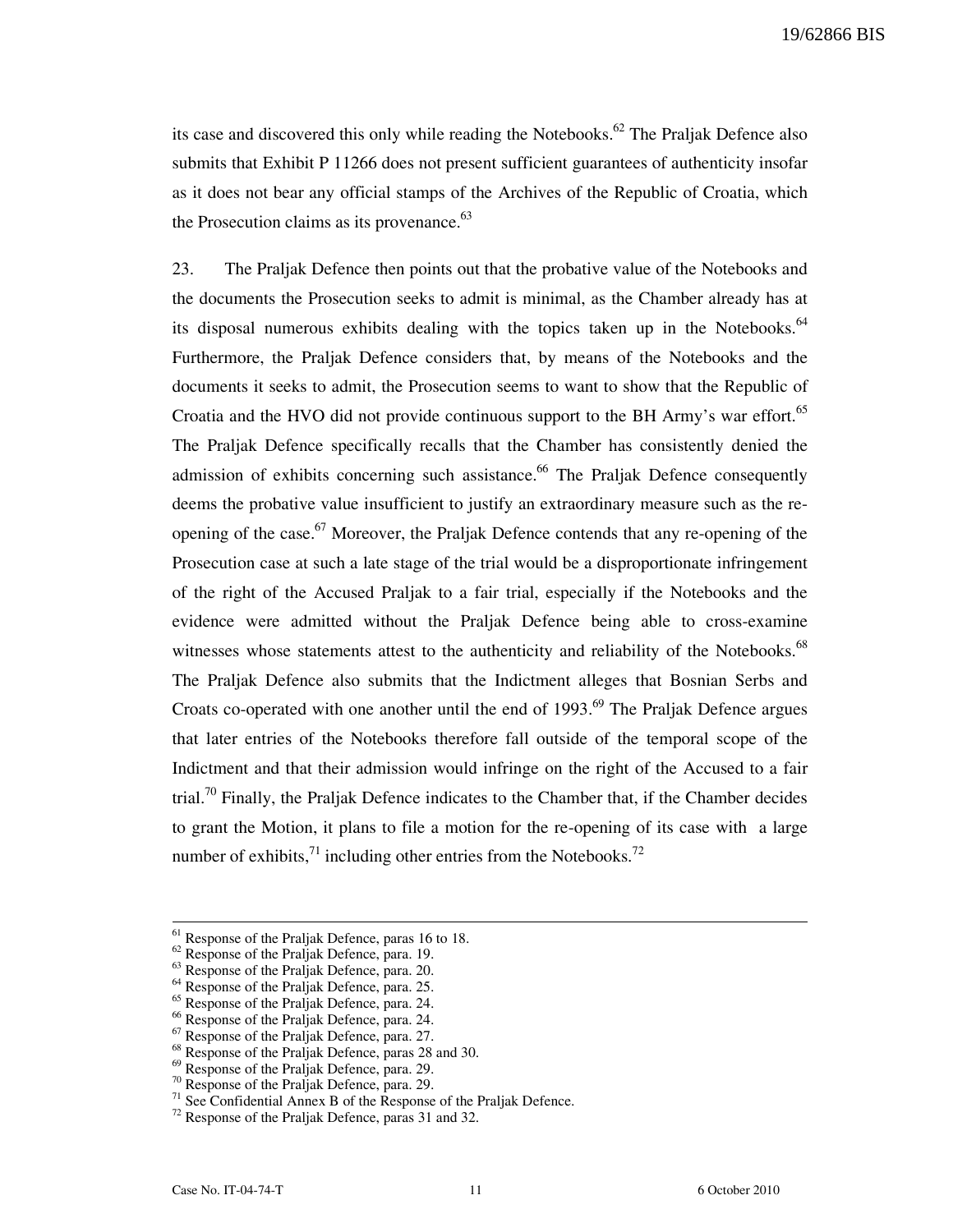24. In the Response of the Prlic Defence, the Prlic Defence points out that the Notebooks and the proposed evidence have no probative value whatsoever.<sup>73</sup> The Prlić Defence notes, in fact, that the Prosecution acknowledged that the Notebooks were an addition to the previously admitted documents concerning the co-operation between the Croats and the Serbs in Bosnia.<sup>74</sup> Notably, the Prlić Defence contends that the Notebooks and the proposed evidence are therefore redundant and that, as such, they should not be tendered into the record, all the more so since their admission might affect the length of the trial. $^{75}$ 

25. With regard to Exhibits P 11266, P 11377 and P 11388, the Prlić Defence is surprised that, given their contents, the Prosecution had not realised their importance and had not attempted to tender them into evidence during its case-in-chief.<sup>76</sup> The Prlic Defence argues that the Prosecution is trying to have these documents admitted as "fresh", even though they appear more like rebuttal evidence. $^{77}$ 

26. In conclusion, the Prlić Defence recalls that the right to a fair trial includes the right to be tried as soon as reasonably practicable and posits that a re-opening of the Prosecution case would lead to an unjustifiable prolongation of the trial and put the Accused in an uncertain situation as to the final judgement while still being incarcerated.<sup>78</sup>

27. In the Reply of the Prosecution, the Prosecution asks the Chamber to reject the Confidential Annex of the Response of the Prlic Defence first because it violates the applicable Practice Direction on the length of memos and motions since it is excessively long and allows the Prlić Defence to present additional legal and factual arguments.<sup>79</sup> In that respect, the Prosecution recalls that, in its "Decision on the Prosecution Motion to Reopen its Case" of 16 June 2010, the Chamber invites the parties to comply with the Directive.<sup>80</sup> Secondly, the Prosecution argues that, contrary to what has been submitted by the Prlić Defence, the re-opening of the case is not limited to issues which have not been

 $73$  Response of the Prlić Defence, para. 20.

 $74$  Response of the Prlić Defence, para. 21.

 $75$  Response of the Prlić Defence, para. 21.

 $76$  Response of the Prlić Defence, para. 23.

 $77$  Response of the Prlic Defence, para. 23.

 $78$  Response of the Prlić Defence, paras 24, 25 and 26.

 $79$  Reply of the Prosecution, para. 2.

<sup>&</sup>lt;sup>80</sup> Reply of the Prosecution, para. 2.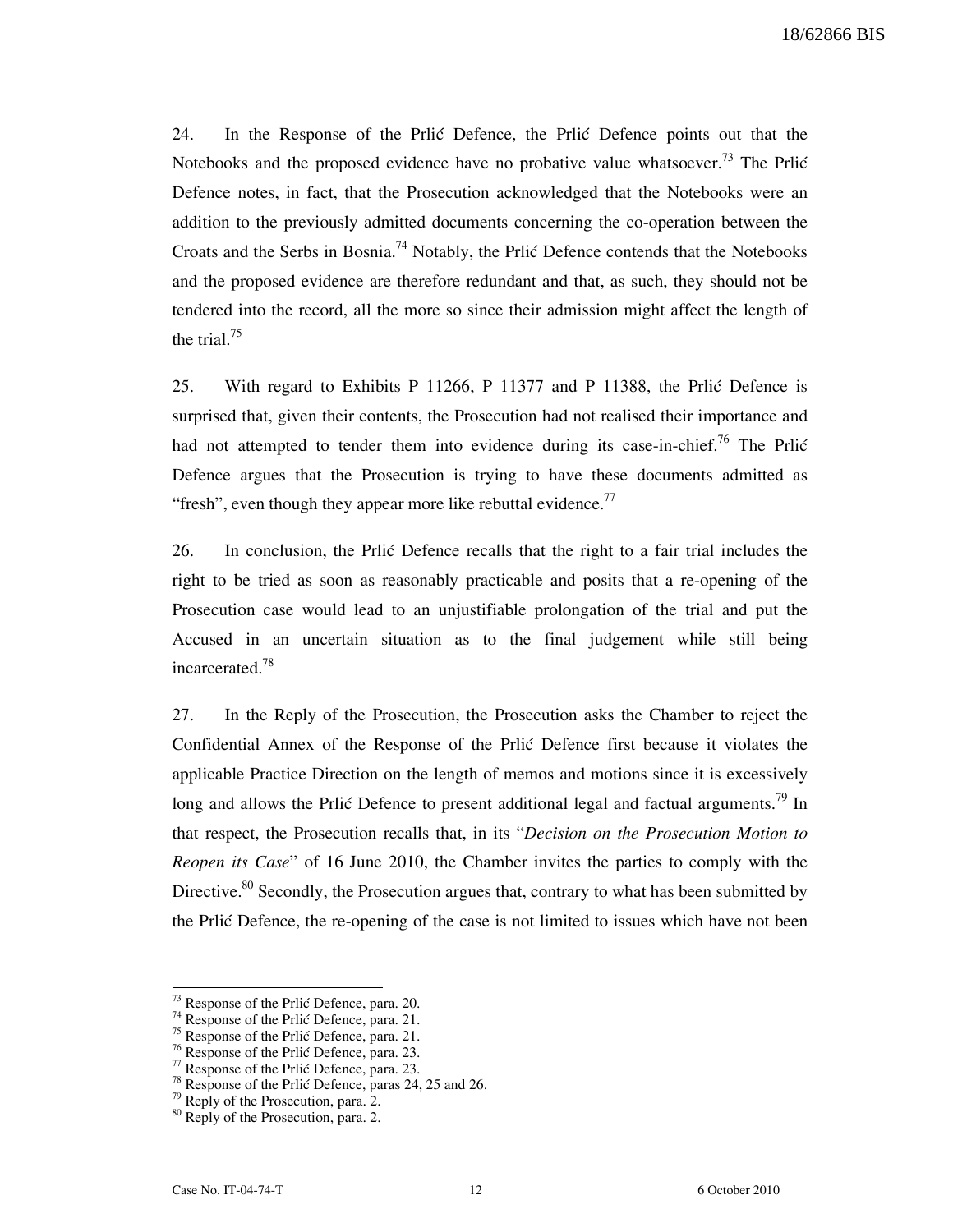raised and topics on which no evidence has been tendered.<sup>81</sup> On this point, the Prosecution argues that the entries of the Notebooks its Motion seeks to admit confirm the negotiations between Jadranko Prlić and the Bosnian Serb officials, during which topics such as the division of Bosnia and Herzegovina and the common enemy, represented by the Muslim people, were discussed.<sup>82</sup> Thirdly, the Prosecution refutes the arguments of the Prlić Defence regarding the stalling of the trial which would be caused by the Motion and emphasizes that other issues pending with the Chamber are the reason for a delay in the proceedings.<sup>83</sup> Lastly, the Prosecution rejects allegations of manipulation in the selection of the entries from the Notebooks it seeks to admit and points out that their selection was based on the identification of relevant and probative entries.<sup>84</sup>

28. The Prosecution submits that the Response of the Stojić Defence is identical to "Bruno Stojić's Response to Prosecution Motion to Reopen its Case-in-Chief (Mladić materials)" of 3 June 2010 and mentions, by reference, the arguments posited in its "Prosecution Combined Reply to the Defence Responses to the Prosecution Motion to Reopen its Case-in-Chief (Mladić Materials) and Defence Requests to Suspend the *Deadline for Response*" of 9 June  $2010$ .<sup>85</sup> Moreover, the Prosecution points out that it rejects the interpretation of the Tribunal's case-law advanced by the Stojić Defence and, more specifically, the obligation of the Chamber to authorise the cross-examination of 92 bis witnesses, whose statements would be sought for admission pursuant to Rule 92 bis and would touch on an important and contentious issue between the parties.<sup>86</sup>

29. In view of the Response of the Praljak Defence, the Prosecution firstly posits that the obligations set out in Rule 65 ter are not applicable to a motion to re-open and that the documents the Prosecution seeks to admit through its Motion should not be included in its 65 ter List. $87$  In this regard, the Prosecution notes that the defence teams cannot claim prejudice because the Prosecution has given them fair notice of the existence of the Notebooks shortly after they had been discovered.<sup>88</sup> The Prosecution then rejects the argument of the Praljak Defence which points out that the entries from the Notebooks relating to a period after 1993, i.e. Exhibits P 11388, P 11389 and P 11390 whose

 $81$  Reply of the Prosecution, paras 3 and 4.

 $82$  Reply of the Prosecution, para. 5.

 $83$  Reply of the Prosecution, paras 6 and 7.

 $84$  Reply of the Prosecution, para. 8.

<sup>&</sup>lt;sup>85</sup> Reply of the Prosecution, para. 9.

<sup>&</sup>lt;sup>86</sup> Reply of the Prosecution, para. 10.

 $87$  Reply of the Prosecution, para. 11.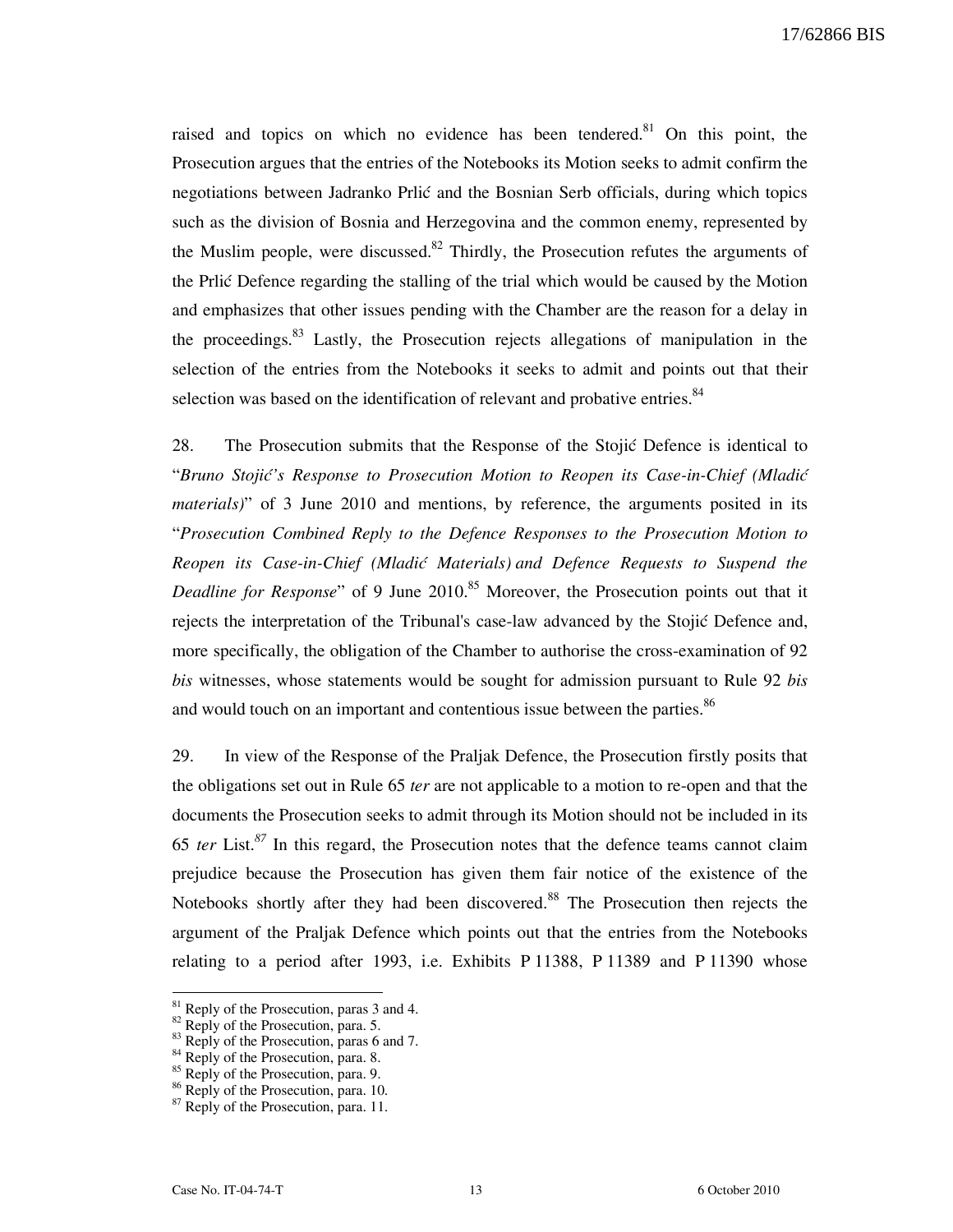admission is sought in the Motion, deal with events outside the scope of the period relevant to the Indictment and notes, in that respect, that these exhibits relate to events which occurred shortly after April 1994 and consequently fall within the scope of the Indictment.<sup>89</sup> In conclusion, the Prosecution argues that the fact that the Notebooks might be characterised as hearsay does not constitute an obstacle to its admission insofar as the Chamber has previously admitted such evidence.<sup>90</sup> Furthermore, the Prosecution notes that the entries from the Notebooks its Motion seeks to have admitted meet the criteria of Rule 89(C) of the Rules and points out that it has drawn the Chamber's attention to other evidence that might establish the reliability of the said Notebooks.<sup>91</sup> Finally, the Prosecution refutes the argument of the Praljak Defence that it should have sought to tender evidence under Rule 92 *quater* of the Rules.<sup>92</sup> The Prosecution again recalls that the Notebooks cannot be likened to a witness statement and that the Chamber has already admitted evidence of the same type. $93$ 

30. With regard to the Response of the Petković Defence, the Prosecution points out that it is up to the Chamber to rule on the merit of the arguments presented by the parties on the relevance and probative value of the entries from the Notebooks the Motion seeks to have admitted when it analyses their admissibility.<sup>94</sup> Furthermore, the Prosecution incorporates by reference the arguments presented in its "Response to Jadranko Prlić's Notice of his Intent to Request Reopening of his Case Should the Trial Chamber Grant the Prosecution Motion to Admit Evidence in Reopening" of 21 July 2010 in response to the wish of the Prlic Defence to possibly file a motion to reopen its case in order to request the tendering of the Notebook entries into evidence.<sup>95</sup> The Prosecution therefore recalls that the consequence of a party's indication of its wish to tender entries from the Notebooks into evidence through a motion for re-opening suggests that it does not contest the authenticity and reliability of the Notebooks.  $96$ 

<sup>&</sup>lt;sup>88</sup> Reply of the Prosecution, para. 11.

<sup>&</sup>lt;sup>89</sup> Reply of the Prosecution, para. 12.

 $^{90}$  Reply of the Prosecution, para. 13.

 $^{91}$  Reply of the Prosecution, para. 13.

 $^{92}$  Reply of the Prosecution, para. 14.

 $^{93}$  Reply of the Prosecution, para. 14.

 $^{94}$  Reply of the Prosecution, para. 15.

<sup>95</sup> Reply of the Prosecution, para. 16.

<sup>&</sup>lt;sup>96</sup> Reply of the Prosecution, para. 16.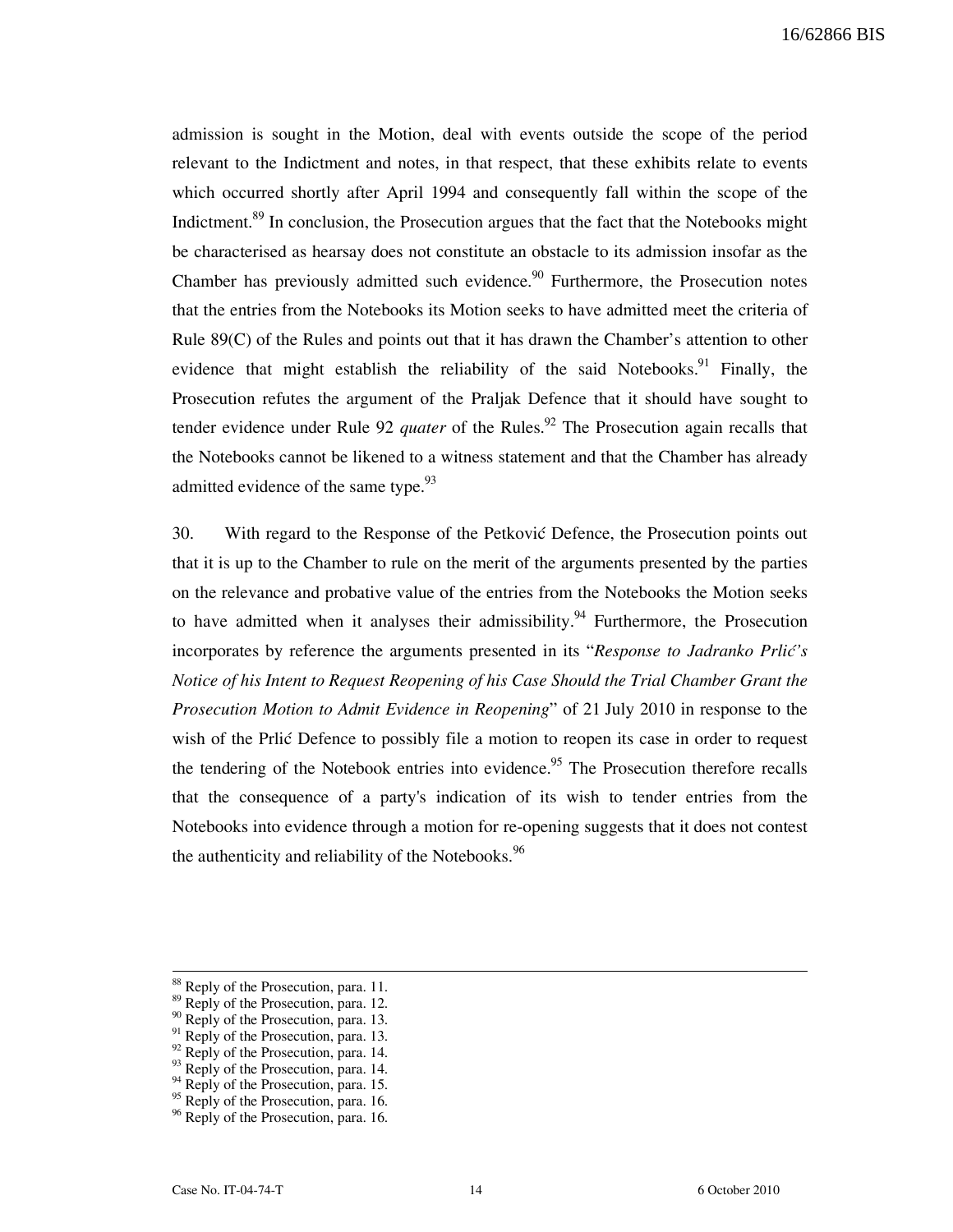#### IV. APPLICABLE LAW

31. The Chamber recalls that the option of re-opening a party's case after its case-inchief is not provided for by the Rules, but that relevant case-law has been established whereby, in exceptional circumstances, the Prosecution may be authorised to reopen its case in order to present fresh evidence it previously did not have access to.<sup>97</sup>

32. The Appeals Chamber considered that, "the primary consideration in determining an application for re-opening a case to allow for the admission of fresh evidence is the question of whether, with reasonable diligence, the evidence could have been identified and presented in the case in chief of the party making the application".<sup>98</sup> According to the Appeals Chamber, this analysis depends on the factual circumstances of each case and is therefore done on a case-to-case basis. $^{99}$ 

33. Under the Tribunal's case-law, when a Trial Chamber is satisfied that the requesting party has shown due diligence, it can, pursuant to Rule 89(D) of the Rules, refuse to reopen the case if the probative value of the proposed evidence is substantially outweighed by the need to ensure a fair trial. $100$  The Trial Chamber must therefore "exercise its discretion as to whether to admit the fresh evidence by weighing the probative value of that evidence against any prejudice its admission might cause to an accused so late in the proceedings".<sup>101</sup> In this respect, within the scope of its discretionary powers, the Chamber must, in particular, examine the following factors : 1) the stage of the trial; 2) the delay likely to be caused by the re-opening; 3) the consequences that the

 $97$  See, in particular, the "Decision on Presentation of Documents by the Prosecution in Cross-Examination of Defence Witnesses", public, 27 November 2008, para. 18, citing relevant case-law: The Prosecutor v. Enver Hadžihasanović et al., Case No. IT-01-47-T, "Decision on the Prosecution's Application to Re-Open its Case", public, 1 June 2005, para. 31 ("Hadžihasanović Decision") and The Prosecutor v. Vujadin Popović et al., Case No. IT-05-88-AR73.5, "Decision on Motion to Reopen the Prosecution Case", public, 9 May 2008, para. 23 ("Popović Decision of 9 May 2008"). See also The Prosecutor v. Slobodan Milošević, IT-02-54-T, "Decision on Application for a Limited Re-Opening of the Bosnia and Kosovo Components of the Prosecution Case", public with a confidential annex, 13 December 2005, para. 12 ("Milošević Decision") and The Prosecutor v. Zejnil Delalić et al., Case No. IT-96-21-T, "Decision on the Prosecution's Alternative Request To Reopen the Prosecution's Case", public, 19 August 1998, para. 26 ("Čelebići Decision").

<sup>&</sup>lt;sup>98</sup> The Prosecutor v. Zejnil Delalić et al., Case No. IT-96-21-A, 20 February 2001 ("Čelebići Appeals Judgement"), para. 283.

<sup>&</sup>lt;sup>99</sup> The Prosecutor v. Vujadin Popović et al., Case No. IT-05-88-AR73.5, "Decision on Vujadin Popović's Interlocutory Appeal Against the Decision on the Prosecution's Motion to Reopen its Case-in-Chief ", 24 September 2008, para. 10 ("Popović Decision of 24 September 2008"); The Prosecutor v. Ante Gotovina et al., Case No. IT-06-90-AR73.6, "Decision on Ivan Čermak and Mladen Markač Interlocutory Appeals Against Trial Chamber's Decision to Reopen the Prosecution Case", public, 1 July 2010, para. 24 ("Gotovina Decision of 1 July 2010").

<sup>&</sup>lt;sup>100</sup> Čelebići Appeals Judgement, para. 283.

<sup>&</sup>lt;sup>101</sup> Čelebići Appeals Judgement, para. 283; Hadžihasanović Decision, para. 35.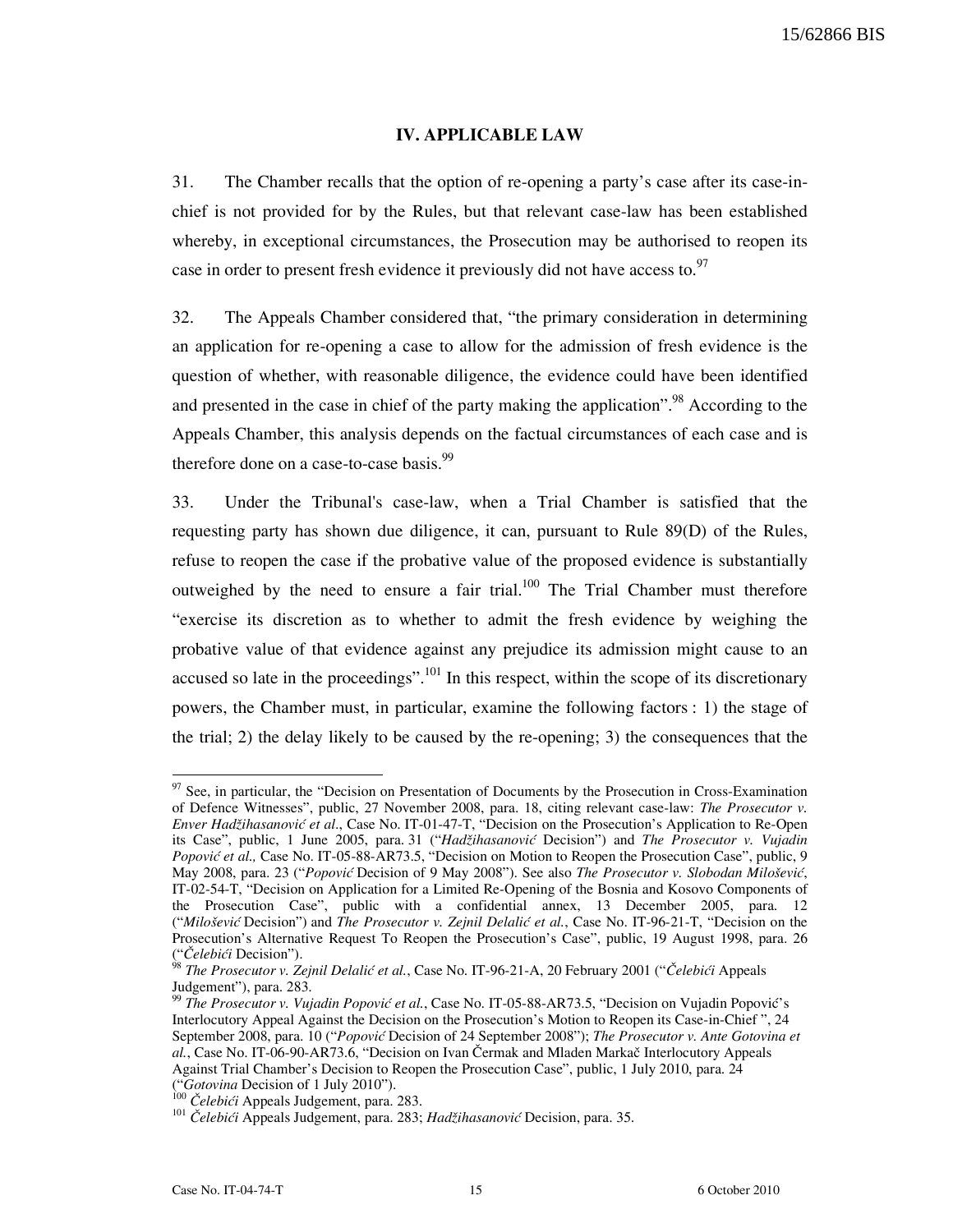presenting of fresh evidence against an Accused might have on the fairness of the trial against his co-accused and 4) probative value of the evidence to be presented.<sup>102</sup>

34. The Appeals Chamber is more specific in the characterisation of "fresh evidence": 1) evidence which was not in the possession of a party at the conclusion of its case and which by the exercise of all diligence could not have been obtained by the party by the close of its case, and 2) evidence it had in its possession, but the importance of which was revealed only in the light of fresh evidence. $103$ 

#### V. DISCUSSION

## 1. Time-Limits and Directions of the Tribunal

35. The Chamber first notes out that a confidential annex of almost 108 pages is attached to the Response of the Prlić Defence and that this annex constitutes an extension of the body of argument developed in the Response of the Price Defence. On this point, the Chamber again recalls for the parties, as it recently did in the "Décision portant sur la requête de l'accusation en réouverture de sa cause" of 16 June 2010 ("Prlié Decision of 16 June 2010"), the need to comply with the "Practice Direction on the Length of Briefs and Motions" of 16 September 2005, insofar as the authorised word limits and the subject matter of the annexes are concerned<sup>104</sup>. Consequently, the Chamber decides, by majority, that it is proper to bar admission of the confidential annex attached to the Prlić Defence Response and will not take into account the arguments set forth in the said annex when conducting its analysis.

36. Moreover, the Chamber points out that the Joinder of the Ćorić Defence was filed on 26 July 2010. The time-limit of 14 days afforded the parties for filing their respective responses pursuant to Rule 126 bis of the Rules ran until 23 July 2010. The Chamber therefore finds that the Joinder of the Ćorić Defence is out of time and that it should be dismissed.

 $102$  Čelebići Appeals Judgement, paras 280 and 290; Popović Decision of 24 September 2008, para. 27.; Gotovina Decision of 1 July 2010, para. 31.

Čelebići Appeals Judgement, paras 282 and 283; Popović Decision of 24 September 2008, para. 11.

 $104$  Decision of 16 June 2010, p. 5.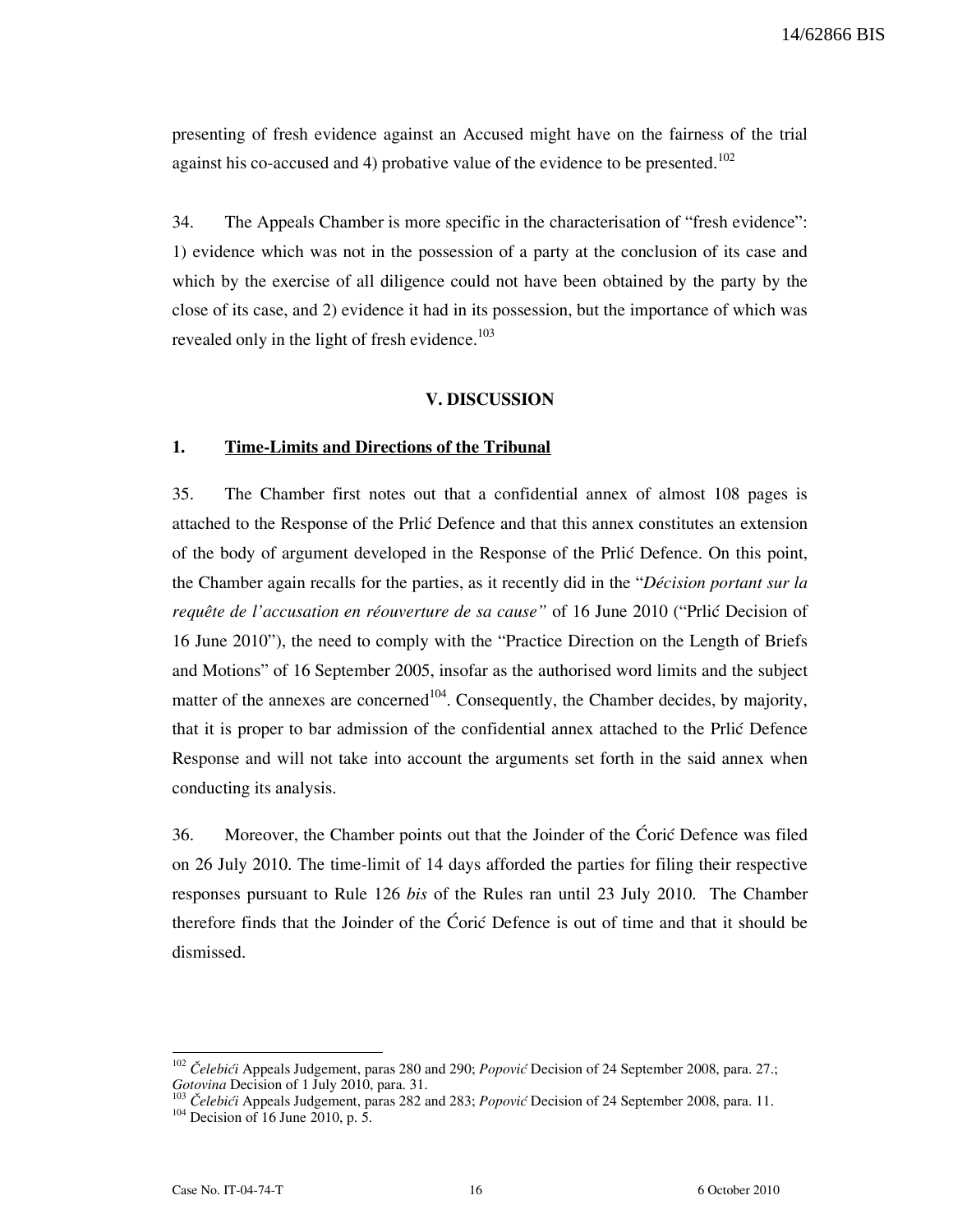37. The Chamber will now examine whether the Motion satisfies the requirements for re-opening. In doing so, the Chamber must first examine whether the evidence tendered for admission by the Prosecution is of a "fresh" nature.

## 2. Criteria for Re-Opening

# (i) The "fresh" nature of the exhibits tendered for admission and assessment of the diligence employed by the Prosecution in obtaining said exhibits

38. In order to establish the "fresh" nature of the exhibits tendered for admission, the Chamber must assess the diligence shown by the requesting party in obtaining the exhibits sought for admission. To this end, the Chamber must take into account the existence of any indicia which might have allowed the discovery of these exhibits or signalled their importance at an earlier stage of the proceedings.

39. The Stojić Defence argues that the Notebooks do not constitute a "fresh" exhibit within the meaning of the case-law on the re-opening of a case inasmuch as the Prosecution has not demonstrated reasonable diligence because it did not provide acceptable reasons why it could not and did not engage in efforts to identify, obtain and tender the Notebooks before the close of its case.<sup>105</sup> Moreover, citing the Appeals Chamber's case-law in the Celebici, case, the Stojic Defence considers that given the late state of the trial, the two-month period between the seizure of the Notebooks and the Prosecution's filing of the notice on re-opening its case is not justified.<sup>106</sup>

40. The Chamber first points out that the Prosecution did not have the Notebooks when it ended its case on 24 January 2008 and that it would have been unable to obtain them, even if all diligence had been employed, by the close of its case. The Chamber points out that the seizure of the Notebooks at the domicile of Ratko Mladić's wife by the Serbian authorities took place on 23 February 2010 and that a scanned handwritten copy in electronic format of the original version in Cyrillic of the said Notebooks was sent to the Prosecution by the Serbian authorities on 29 March  $2010^{107}$  A majority of the Chamber therefore finds that it has no indicia supporting the allegations of the Stojić Defence and leading to the assumption that the Prosecution knew about the said Notebooks before 23 February 2010 or even by 29 March 2010. Furthermore, the

 $105$  Response of the Stojić Defence, paras 1, 5 and 9.

<sup>&</sup>lt;sup>106</sup> Response de la Stojić Defence, paras 6-9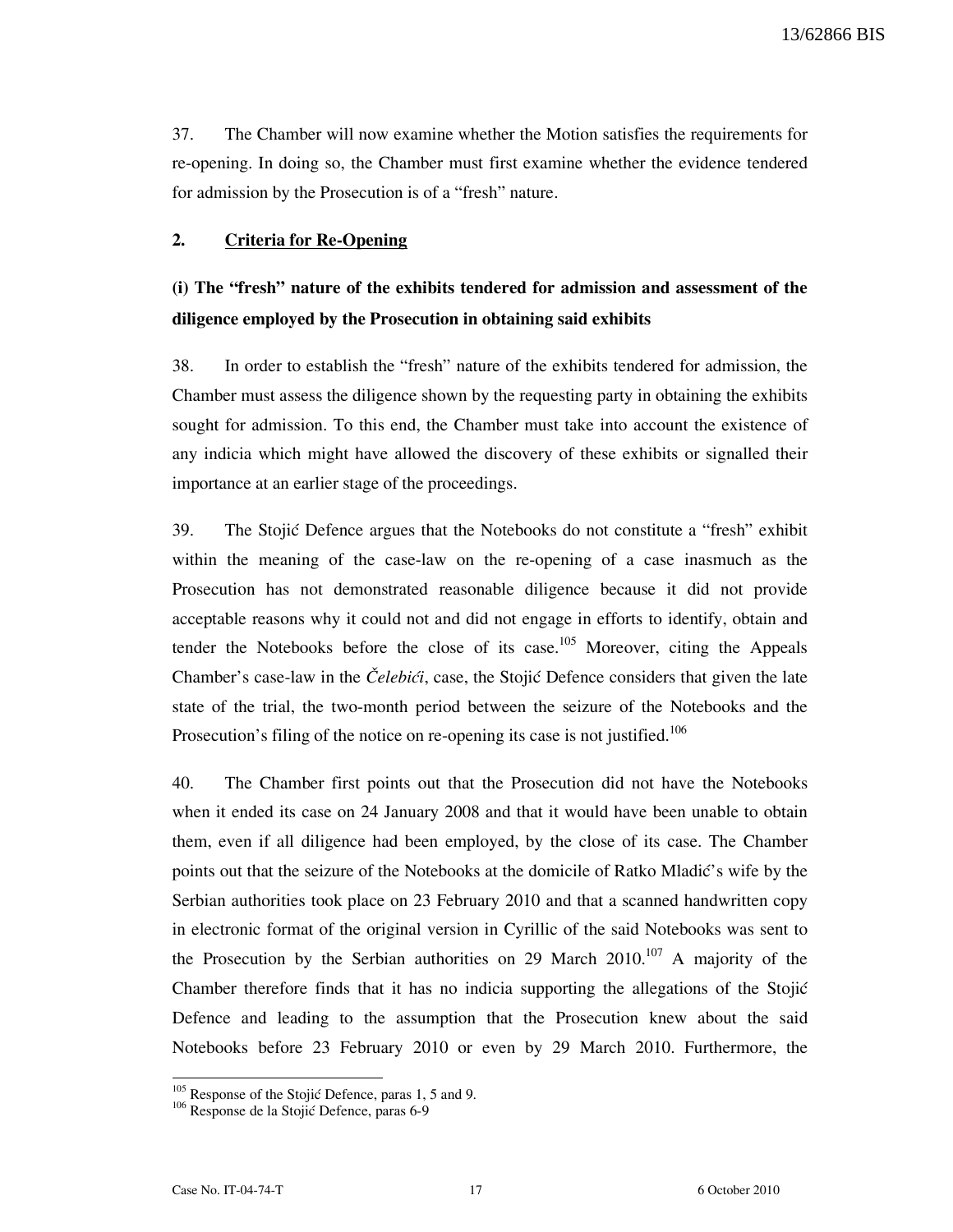Chamber notes that the Prosecution has presented a detailed chronology of the steps taken, from the seizure of the Notebooks by the Serbian authorities on 23 February 2010 until the complete disclosure of their translated versions to the defence teams on 16 July  $2010$ <sup>108</sup> In view of the Notebooks' size and the date the electronic version of the original in Cyrillic was sent to the Prosecution by the Serbian authorities on 29 March 2010 followed by the original version submitted to the Prosecution's office in Belgrade on 27 April 2010, the Chamber holds that the time between the moment the Prosecution learned of the Notebooks on 29 March 2010 and the moment the notice that it might seek to reopen its case was filed on 21 April 2010 was indeed reasonable. In addition, the Chamber observes that one month elapsed between the Prosecution's receipt of the original manuscript version of the Notebooks on 11 May 2010 at its office in The Hague and the disclosure of an electronic copy to the Defence teams on 11 June  $2010$ .<sup>109</sup> The Chamber notes, moreover, that the Prosecution disclosed the translated versions of the said Notebooks to the Defence teams in BCS and in English within a period of approximately one month, that is, from 11 June 2010 to 16 July  $2010$ .<sup>110</sup> The Chamber therefore finds that the Prosecution disclosed the original scanned version and the translated versions of the said Notebooks to the defence teams within a time period it also characterizes as reasonable.<sup>111</sup> In light of these observations, the Chamber finds that the entries from the Notebooks whose admission the Prosecution is seeking in connection with its Motion constitute "fresh" exhibits within the meaning of the Tribunal's case-law for the reopening of cases.

41. For the three documents in the Prosecution's possession during the presentation of its case, namely Exhibits P 11266, P 11377 and P 11388, and whose admission into evidence is also sought under the Motion, the Chamber notes that the Prosecution argues that the significance of these materials, which resides more specifically in the fact that that they make it possible to confirm the authenticity and the reliability of the Notebooks, did not become apparent until after those Notebooks were discovered.<sup>112</sup> The Chamber learned that the Stojić and Prlić Defence teams were contesting the "fresh" nature of these

 $107$  Motion, paras 7, 8, 17 and 18.

 $108$  Motion, paras 7-11.

 $109$  Motion, para. 9 and 10.

<sup>110</sup> Motion, paras 10 and 11. The Chamber notes that as of 7 July, the Prosecution had disclosed to the Defences all of the translations of the entries of Notebooks entries tendered for admission in connection with the Motion. The Prosecution then continued, until 16 July 2010, to forward translations but only for the entries not sought for admission. See footnote 6, Motion, p. 2.

 $111$  Motion, paras 7-11 and 18.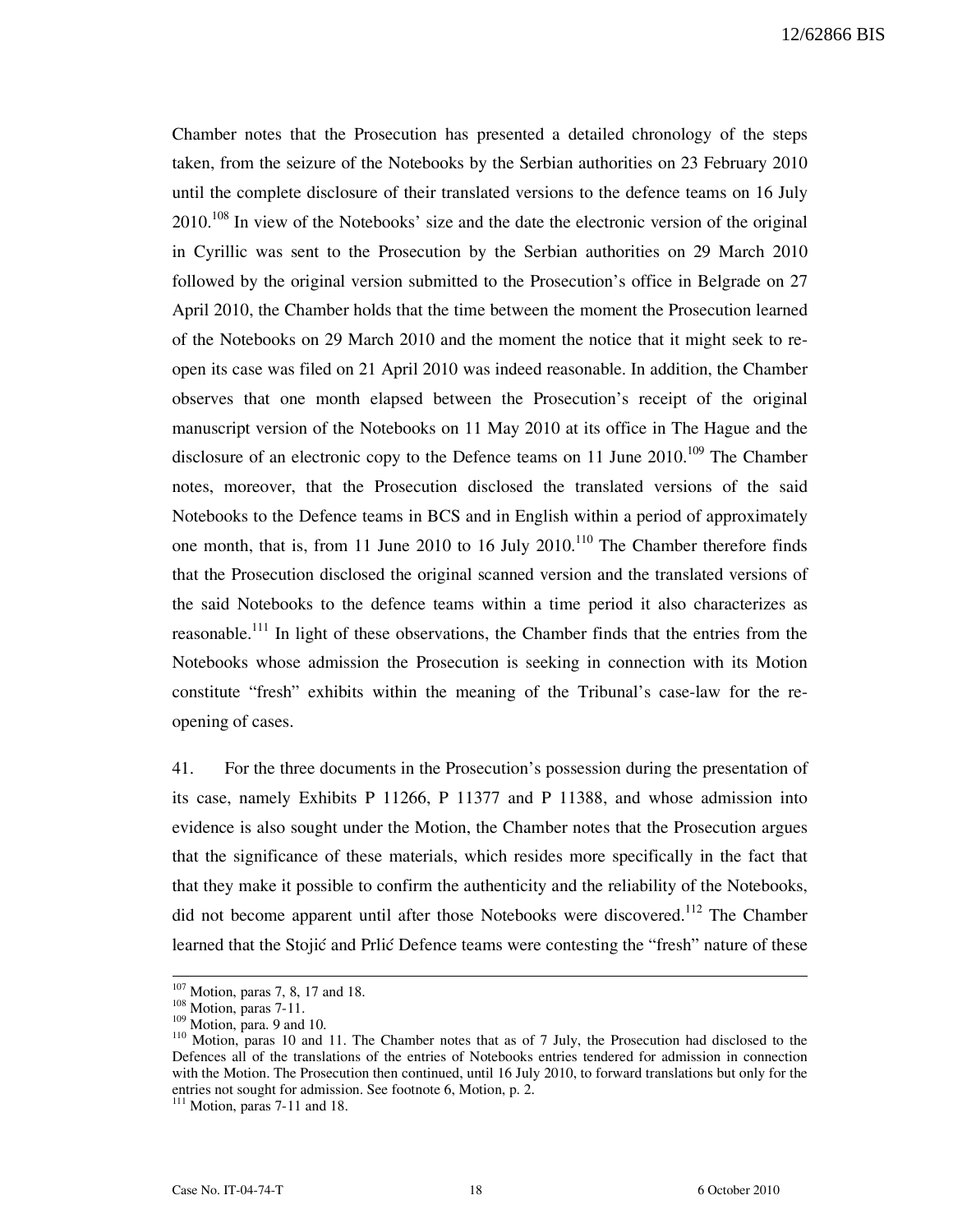three documents based on the fact that the discovery of the Notebooks in no way altered their significance<sup>113</sup> and that the Praljak Defence was disputing the "fresh" nature of Exhibit P  $11377$ <sup> $114$ </sup> The Chamber finds nonetheless that the significance of these documents, and more specifically the meetings whose scheduling or actual occurrence is cited therein, did not become apparent until the discovery of the Notebooks' entries making mention thereof.<sup>115</sup> Thus, the Chamber embraces the Prosecution's argument and considers more specifically that the significance of these documents resides in the fact that they make it possible to corroborate the authenticity and reliability of those Notebook entries mentioning the meetings identified in these documents, namely Exhibits P 11376, P 11385 and P 11389. Accordingly, the Chamber finds that these three documents constitute "fresh" evidence within the meaning of the case-law on re-opening a case and that it would be proper, should the Chamber decide to admit the entries of the Notebooks referring to the meetings mentioned in these exhibits, to admit these documents into evidence.

42. The Chamber observes that the "fresh" nature of the two statements tendered for admission by the Prosecution in connection with the Motion under Rule 92 bis has not been contested by the defence teams. The Chamber finds that the two statements also constitute "fresh" evidence insofar as only the discovery of the Notebooks made it necessary for the Prosecution to obtain the two statements in order to confirm the authenticity and the reliability of the said Notebooks and that the Prosecution would therefore not have been able to produce and request their admission into evidence, despite all due diligence employed during the presentation of its case.

43. Further to its analysis, the Chamber characterises as "fresh" all of the documents to which the Motion is directed. The Chamber thus holds that they might be admissible at this stage of the trial. The Chamber must now then apply the broad power of assessment it enjoys under Rule 89 (D) of the Rules in deciding whether to grant the Motion.

<sup>&</sup>lt;sup>112</sup> Motion, paras 20 and 21.

<sup>&</sup>lt;sup>113</sup> Stojić Defence Response, paras 1 and 10-14; Response of the Prlić Defence, para. 23.

<sup>&</sup>lt;sup>114</sup> Response of the Praljak Defence, paras 1 and 19.

<sup>&</sup>lt;sup>115</sup> P 11376 concerns a meeting held on 5 October 1992 that is mentioned in Exhibit P 11377. P 11266 concerns a meeting held on 8 July 1993 that is mentioned in Exhibit P 11385. P 11389 concerns a meeting held on 3 February 1994 that is mentioned in Exhibit P 11388.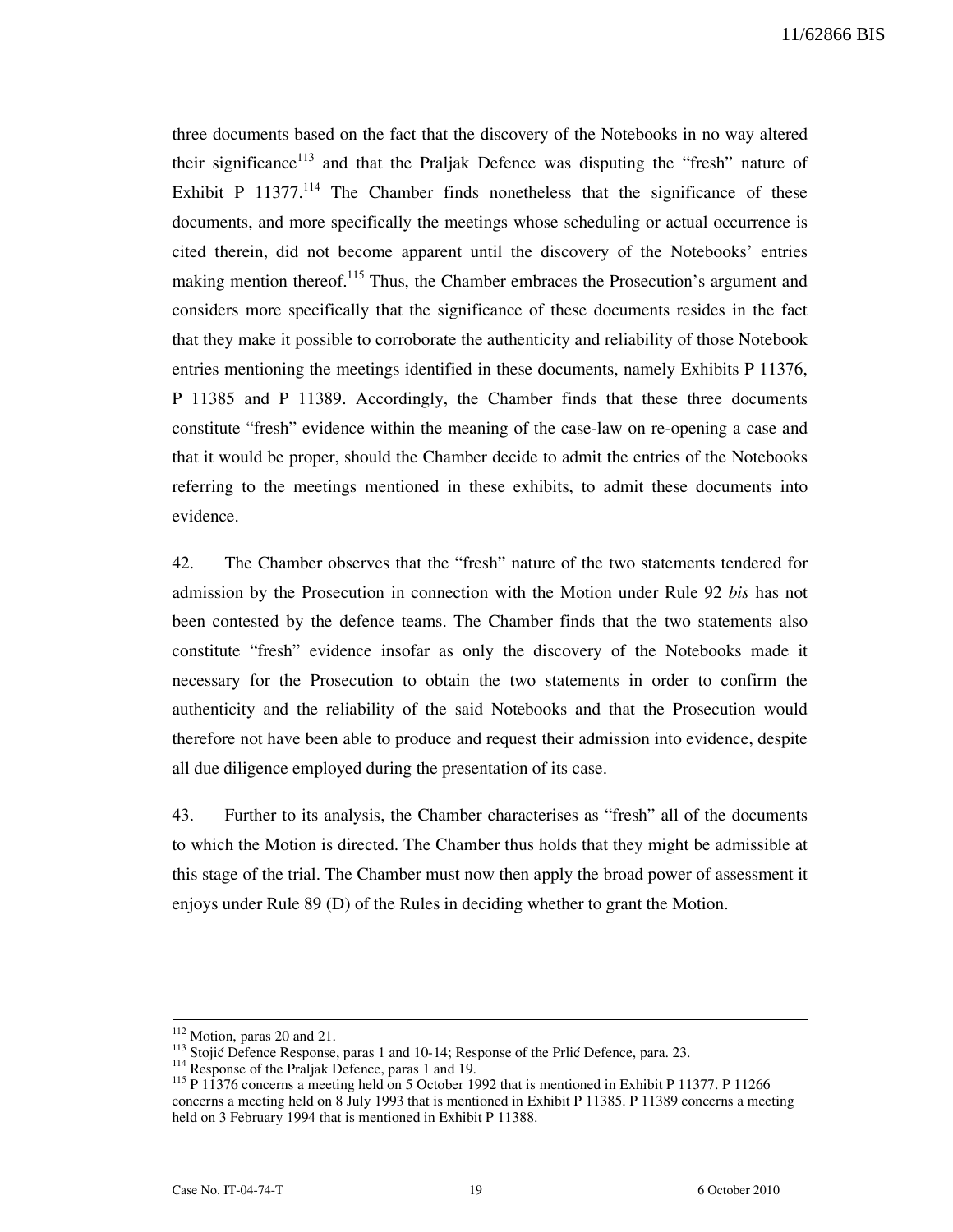(ii) Exercise of the Chamber's discretion: the weight to be assigned to the probative value of the "fresh" exhibits and the protection of the rights of the accused to a fair trial

44. In the exercise of its discretion, the Chamber must weigh the probative value of the "fresh" evidence tendered for admission in connection with the Motion in light of the right to a fair trial for the accused while bearing in mind that "it is only in exceptional circumstances where the justice of the case so demands that a party should be permitted to re-open its case to present new evidence."<sup>116</sup>

45. In weighing the probative value of these "fresh" exhibits, the Chamber must take into account the arguments and possible challenges to the authenticity, relevance and therefore probative value claimed by the parties in the respective responses as well as any distinctive features these exhibits demonstrate when compared with the exhibits previously admitted.

## a. Authenticity

46. Initially, the Chamber must consider the authenticity of the materials tendered for admission in the event the Chamber decides to rule in favour of the Motion, and more particularly, the authenticity of the Notebooks, challenged by the defence teams. The Chamber first notes that the Prosecution has requested the admission into evidence of two statements under Rule 92 bis of the Rules as well as of three documents in the possession of the Prosecution during the presentation of its case on the ground that they attest to the authenticity and the reliability of the Notebooks.<sup>117</sup> The authenticity of the Notebooks has elicited various objections by the Stojić, Praljak and Petković Defence teams who expressed their wish to cross-examine their authors should the Chamber ultimately rule in favour of their admissibility.<sup>118</sup> The Chamber takes note of the objections concerning the authenticity of the Notebooks but points out that the Praljak, Petković and Stojić Defences have also informed the Chamber that they may file a request to re-open their cases with a view to inter alia requesting the admission of entries from the Notebooks for the purpose

<sup>&</sup>lt;sup>116</sup> Milošević Decision, para. 33, citing the Čelebići Decision, para. 27.

<sup>117</sup> Motion, paras 1 and 23-25.

<sup>&</sup>lt;sup>118</sup> Response of the Stojić Defence, para. 24; Response of the Praljak Defence, paras 8-13; Response of the Petković Defence, para. 28.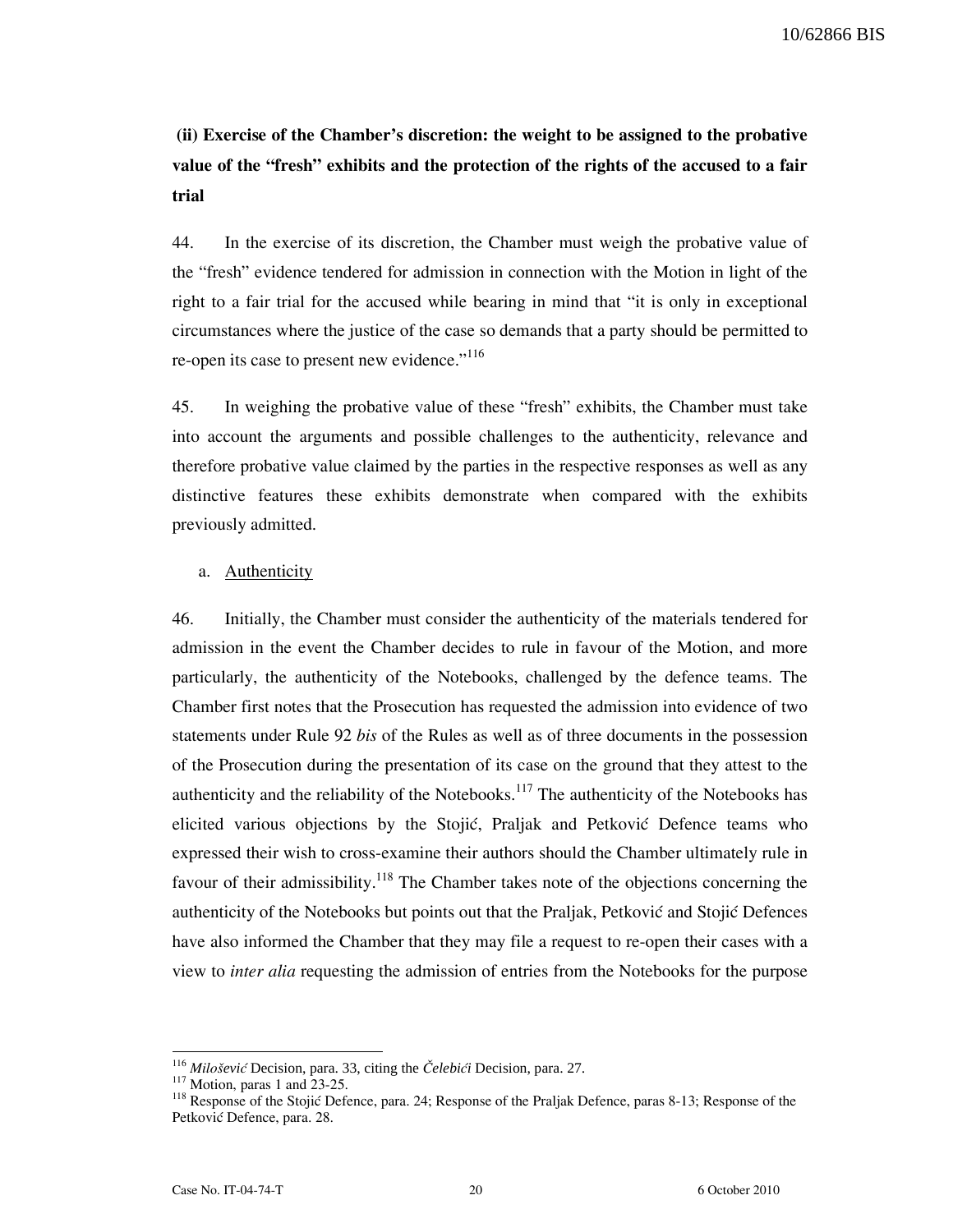of refuting those entries which may be admitted into evidence.<sup>119</sup> The Chamber finds that these notices display a certain inconsistency in the reasoning of the three Defence teams and considerably lessen the weight of their arguments contesting the Notebooks' authenticity.

47. The Chamber then points out that in its oral decision of 20 August 2010, the Karadžić Chamber authorised the admission into the record as a public document of almost everything in the Notebooks.<sup>120</sup> The Chamber holds by a majority that the admission of almost everything in the Notebooks as a public document by another Chamber of the Tribunal constitutes an indicia which must be taken into account when assessing the authenticity of the material.

48. Furthermore, the Chamber finds that the two statements tendered for admission under Rule 92 bis of the Rules, namely Exhibits P 11391 and P 11392, one of which pertains to Ratko Mladić's hand-writing and the other to the security conditions in respect of what transpired with the Notebooks from the time they were seized by the Serbian authorities at the domicile of Ratko Mladić's wife until the time they were received by the Prosecution in The Hague, make it possible to provide indicia of the authenticity and reliability of the Notebook entries tendered for admission, by substantiating in particular the fact that they were written by Ratko Mladić, and that the materials brought before the Chamber in connection with the Motion are original inasmuch as they have not been tampered with since their seizure by the Serbian authorities.

49. Moreover, after analyzing the two statements, the Chamber notes in particular that a written attestation is attached to each of the two statements, that they do not go to the acts and conduct of the various accused and finds therefore that the conditions in Rule 92 bis of the Rules have been satisfied. Accordingly, should the Chamber decide to grant the Motion in part or in full, the two statements tendered for admission under Rule 92 bis of the Rules would be admissible.

<sup>&</sup>lt;sup>119</sup> Response of the Praljak Defence, paras 1, 31 and 32; Response of the Petković Defence, para. 33; "Notification of the Defence for Bruno Stojić concerning his Intention to Request Reopening of its Case if the Trial Chamber Grants the Motion for Admission of Evidence within the Scope of Reopening the Defence case, filed on 8 July 2010",, public document, 7 September 2010, paras 1 and 6-8.

<sup>&</sup>lt;sup>120</sup> The Prosecutor v R. Karadžić, public hearing of 20 August 2010, Transcript in French ("T(F)"), p. 61013. Three notebooks included in the "Notebooks" were not admitted and concern the period 29 June 1991 to 29 December 1991.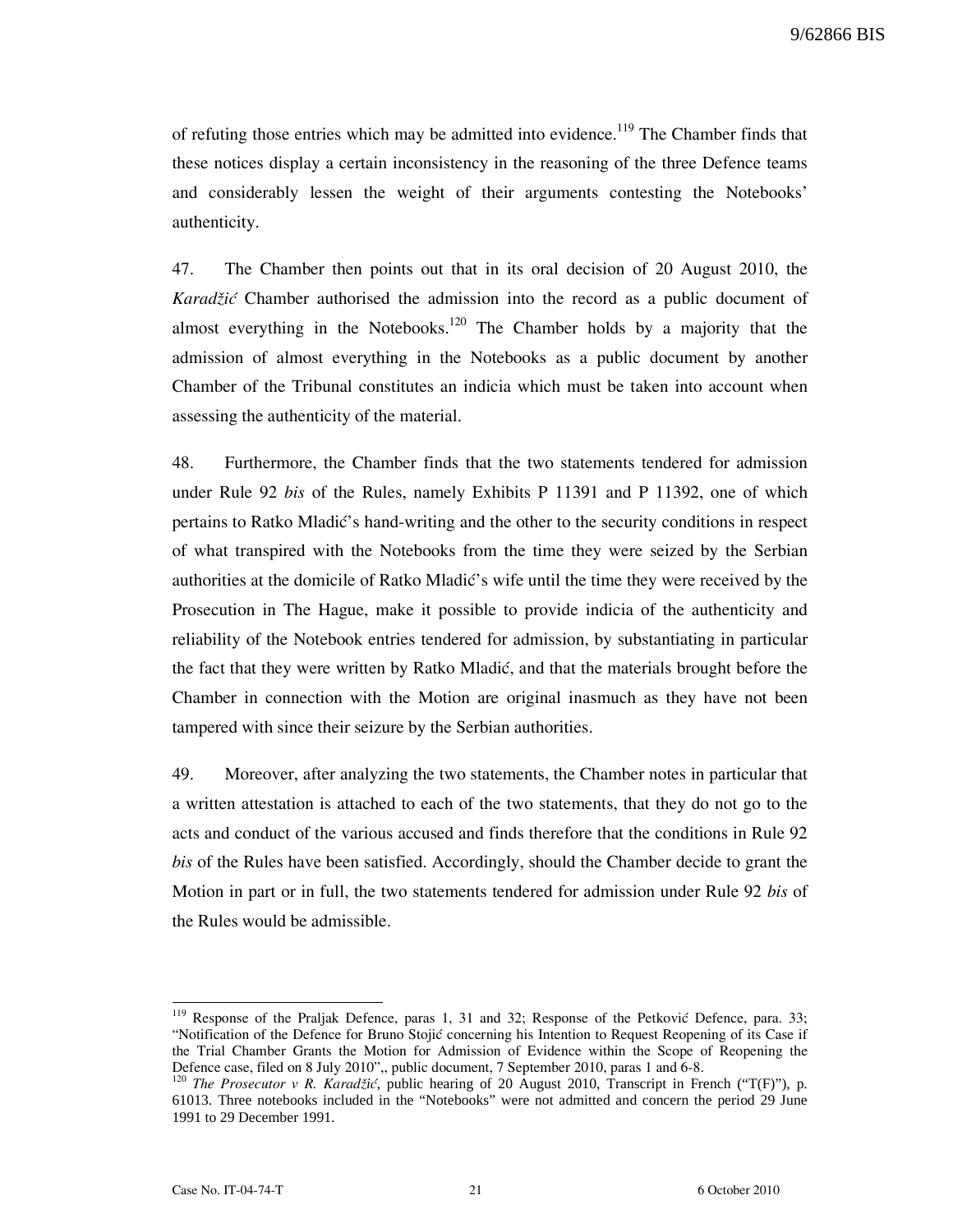50. As concerns the three documents in the Prosecution's possession during the presentation of its case,  $121$  the Chamber notes that they attest to the scheduling or the occurrence of certain events reported in the entries of the Notebooks tendered for admission. In view of their contents, the Chamber finds that the three documents make it possible to confirm the authenticity and the reliability of the Notebooks.

51. As a consequence, the Chamber finds that admission of nearly the entirety of the Notebooks by the *Karadžić* Chamber, the request for admission to the record of two 92 bis statements relevant to the authenticity of the hand-writing of the Notebooks' author and of the materials disclosed by the Prosecution as well as the request to admit into evidence documents corroborating the scheduling or the holding of meetings whose contents are related in the entries of the Notebooks tendered for admission, constitute sufficient indicia of the authenticity of the said Notebooks. The Chamber therefore does not consider it necessary to order a graphological or forensic analysis of the Notebooks or a cross-examination of the authors of the two statements whose admission is sought under Rule 92 *bis* of the Rules.<sup>122</sup>

#### b. Relevance and Probative Value

52. The Prosecution argues that the entries from the Notebooks tendered for admission are relevant in view of the allegations of a JCE, and particularly the allegations of participation by the Accused Prlić, Stojić, Praljak and Petković in accomplishing the objectives of the JCE.<sup>123</sup> It puts forward *inter alia* that their high probative value, their limited size and the modest delays in the trial which would be occasioned by their admission into evidence weigh strongly in favour of admission.<sup>124</sup> According to the Prosecution, the "collaboration" of the accused with the Serb leaders of Bosnia responsible for crimes in connection with the achievement of Greater Serbia which these entries illustrate goes to confirm the fact that the Accused themselves intended to commit crimes in order to realize their objective of a Croat-dominated Herceg-Bosna<sup>125</sup>. In their respective responses, the Petković and Stojić Defence teams submit that the themes covered in the entries from the Notebooks tendered for admission and the subjective

 $121$  These three documents bear reference numbers P 11377, P 11266 and P 11388.

<sup>&</sup>lt;sup>122</sup> P 11391 (92 bis Statement of General Manojlo Milovanović, former Chief of the Main Staff and Deputy Commander of the Main Staff of the VRS, 26 and 27 April 2010) and P 11392 (92 bis Statement of Erin Gallagher, analyst from the Office of the Prosecutor, 7 July 2010).

 $123$  Motion, paras 1 and 22.

<sup>124</sup> Motion, paras 1, 22, 26 and 27.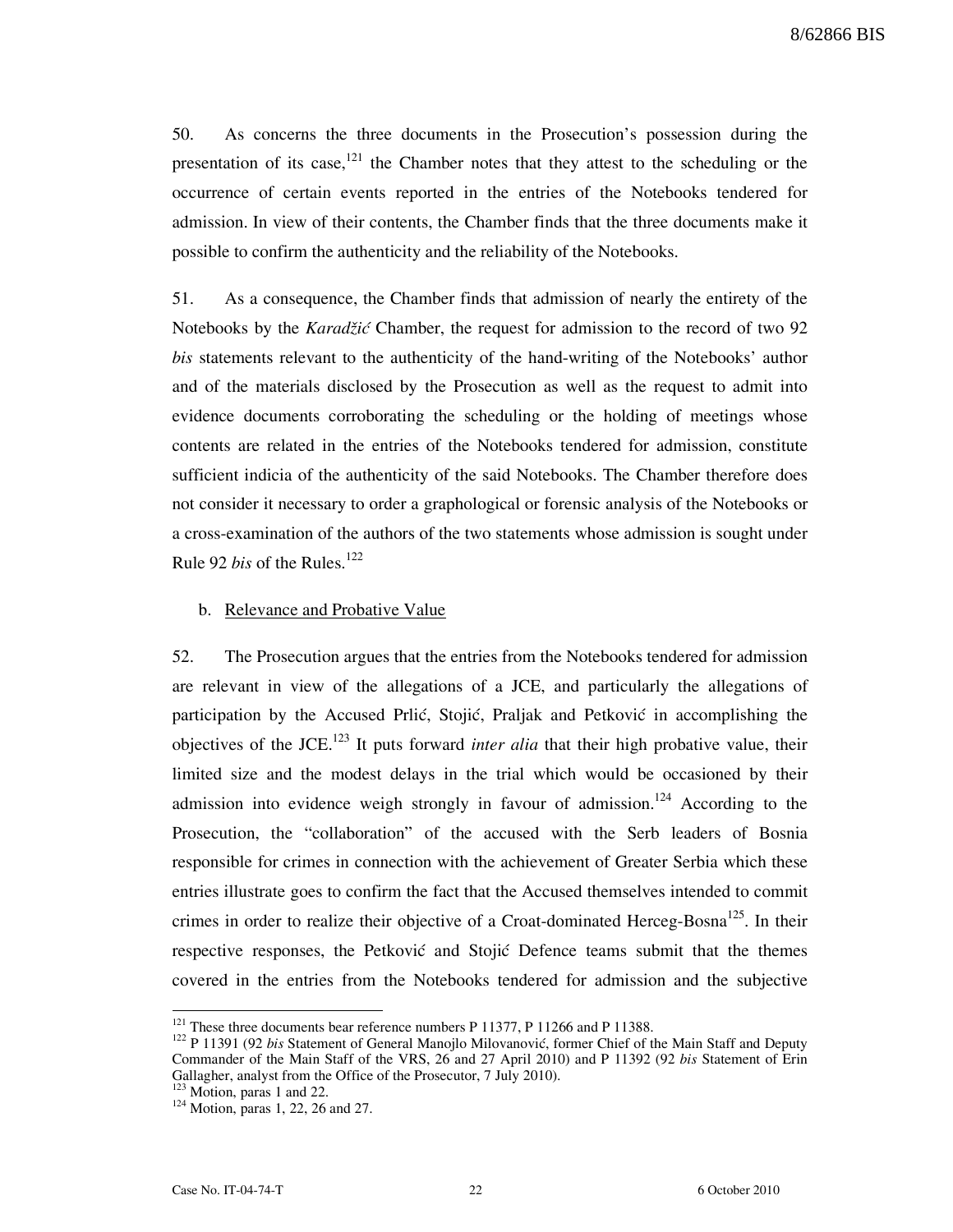nature of the contents of the Notebooks attest to their low relevance and weak probative value in light of the allegations in the Indictment<sup>126</sup>. Furthermore, the Praljak and Petković Defence teams argue that the Prosecution's logic in its discussion of the relevance of the entries is inconsistent, point out that the Indictment contains no allegation of cooperation between Serbs and Croats and submit that the contents of the entries do not make it possible to draw conclusions as to the mens rea of the Accused Prlić, Stojić, Praljak and Petković concerning the JCE.<sup>127</sup> Moreover, the themes discussed in the entries of the Notebooks tendered for admission, such as inter alia the Posavina, Slavonski Brod or the transfer of MTSs between Croatia and the BH Army, were characterised as irrelevant by the Prosecution itself during hearings.<sup>128</sup>

53. Specifically in respect of the argument submitted by the Stojić, Prlić and Praljak Defence teams regarding the fact that the entries tendered for admission are not substantively different from those already admitted into evidence and that for this reason do not warrant a measure as extraordinary as re-opening the case,  $129$  the Chamber recalls that the documents tendered for admission in connection with a request for re-opening a party's case need not be limited to subjects never raised at trial. These exhibits can therefore address points previously raised, including those raised by documents previously admitted into evidence.

54. Nevertheless, even if it were assumed that the documents tendered for admission by the Prosecution are relevant, the Chamber must take into account the potential impact of their admission and thus the re-opening of the Prosecution's case on the expeditiousness of the trial and the right of the accused to a fair trial. Only by weighing their relevance against this impact should the Chamber decide to admit them.

55. In this case, the Chamber notes that the Prosecution's request to open its case comes after the close of the presentation of the Defence case, that is, at a very late stage of the proceedings. This has moreover been pointed out by the Stojić, Praljak and Petković

<sup>&</sup>lt;sup>125</sup> Motion, para. 22.

<sup>126</sup> Stojić Defence Response, paras 19-23; Response of the Petković Defence, paras 10 and 11.

<sup>127</sup> Response of the Praljak Defence, para. 22; Response of the Petković Defence, paras 11-20.

<sup>&</sup>lt;sup>128</sup> Stojić Defence Response, paras 21; Praljak Defence Response, para. 24; Praljak Defence Response paras 10 and 11.

<sup>&</sup>lt;sup>129</sup> Stojić Defence Response, paras 19 and 20; Prlić Defence Response, para. 21; Praljak Defence Response, para. 25.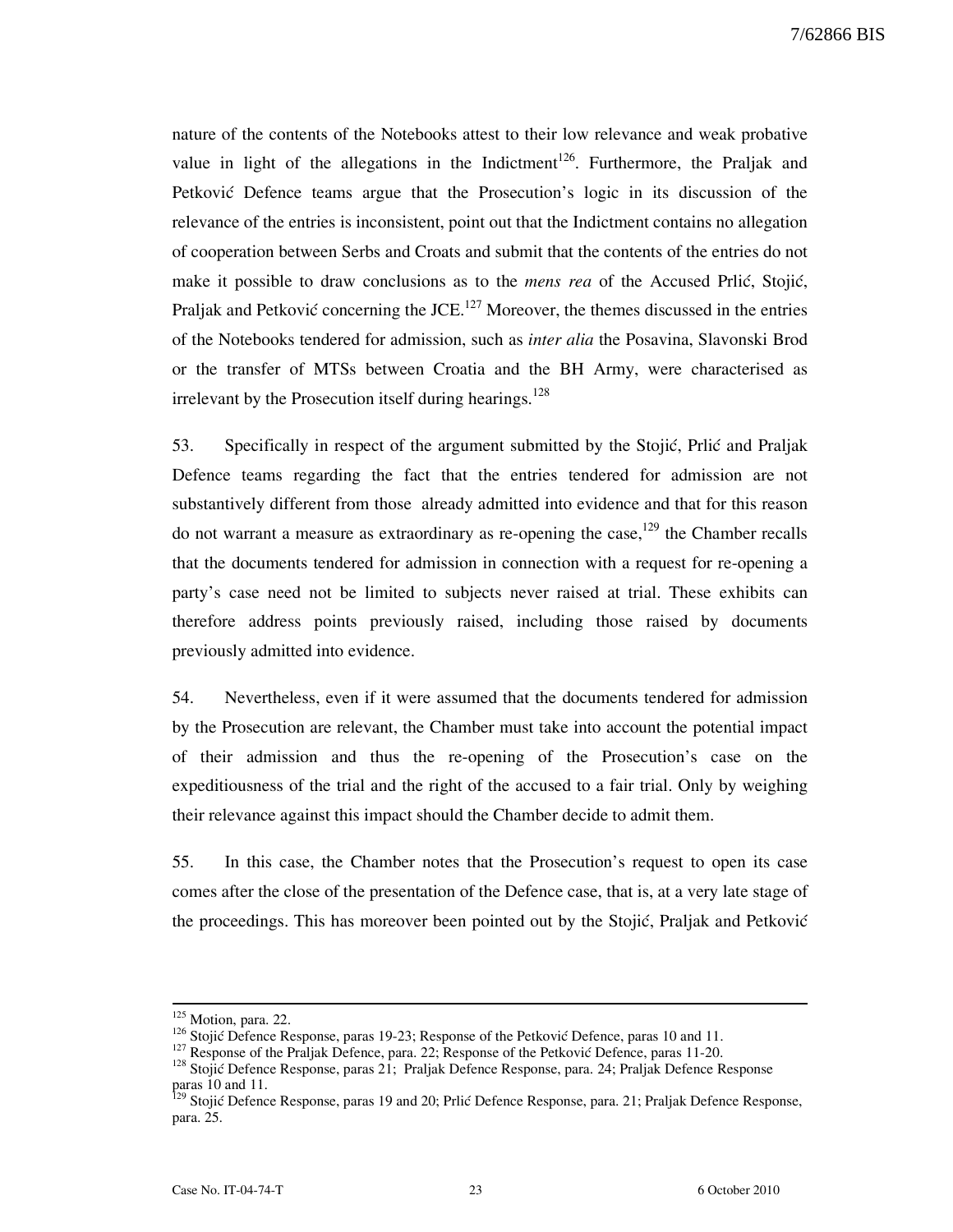Defence teams.<sup>130</sup> The Chamber also points out that the Prlić, Stojić, Praljak and Petković Defence teams have highlighted the delays that re-opening the Prosecution's case would be likely to introduce into the proceedings and have asserted that such delays constitute a violation of the rights of the Accused to a fair trial, and more particularly the right to be tried without excessive delay, and that these rights outweigh the probative value of the materials tendered for admission in connection with the Motion.<sup>131</sup>

56. The Chamber first points out that the defence teams received the electronic version of the Notebooks in Cyrillic on 11 June 2010 and that they have been informed of the contents of the entries tendered for admission since 9 July 2010, the date the Motion was filed. The Chamber notes that the number of "fresh" exhibits which may be admitted into evidence in connection with the Motion is moreover limited in that the Motion concerns only 15 entries in the Notebooks, each one approximately 5 to 10 pages. The Chamber therefore considers that even if the Defence teams did not have specific knowledge of the purpose of the Motion, they did have appropriate and adequate time to analyse and draft any refutation of the Prosecution's arguments in view of the content of these entries from the Notebooks.

57. The Chamber holds nevertheless that the limited size of the exhibits tendered for admission in connection with the Motion and the fact that the Defence teams have had adequate time to prepare their response are not sufficient in and of themselves to justify re-opening and admitting "fresh" evidence at this stage of the proceedings. In addition, when exercising its discretionary power and in the interests of justice, the Chamber must limit as much as possible the prejudice to the Accused and the possible delay of the proceedings due to the admission of "fresh" Prosecution evidence and to avoid thereby inflicting an injustice on the various accused by undermining the fairness of the trial. This means therefore that the Chamber must strike a balance between the admission of "fresh" evidence which might be relevant and probative and compliance with the requirements of the fair and expeditious conduct of the proceedings.<sup>132</sup> In this exercise, the Chamber must bear in mind that only the particularly high probative value of the exhibits tendered for

<sup>&</sup>lt;sup>130</sup> Stojić Defence Response, paras 1 and 16; Praljak Defence Response, para. 1(f); Petković Defence Response, paras 26 and 27.

<sup>131</sup> Prlić Defence Response, paras 24-26; Stojić Defence Response, paras 1, 17, 18 and 23; Praljak Defence Response, paras 1(f), 1(g), 31 and 32; Petković Defence Response, paras 26 and 27.

 $^{132}$  See also, Čelebići Appeals Judgement, par. 288 citing Čelebići Decision, para. 37.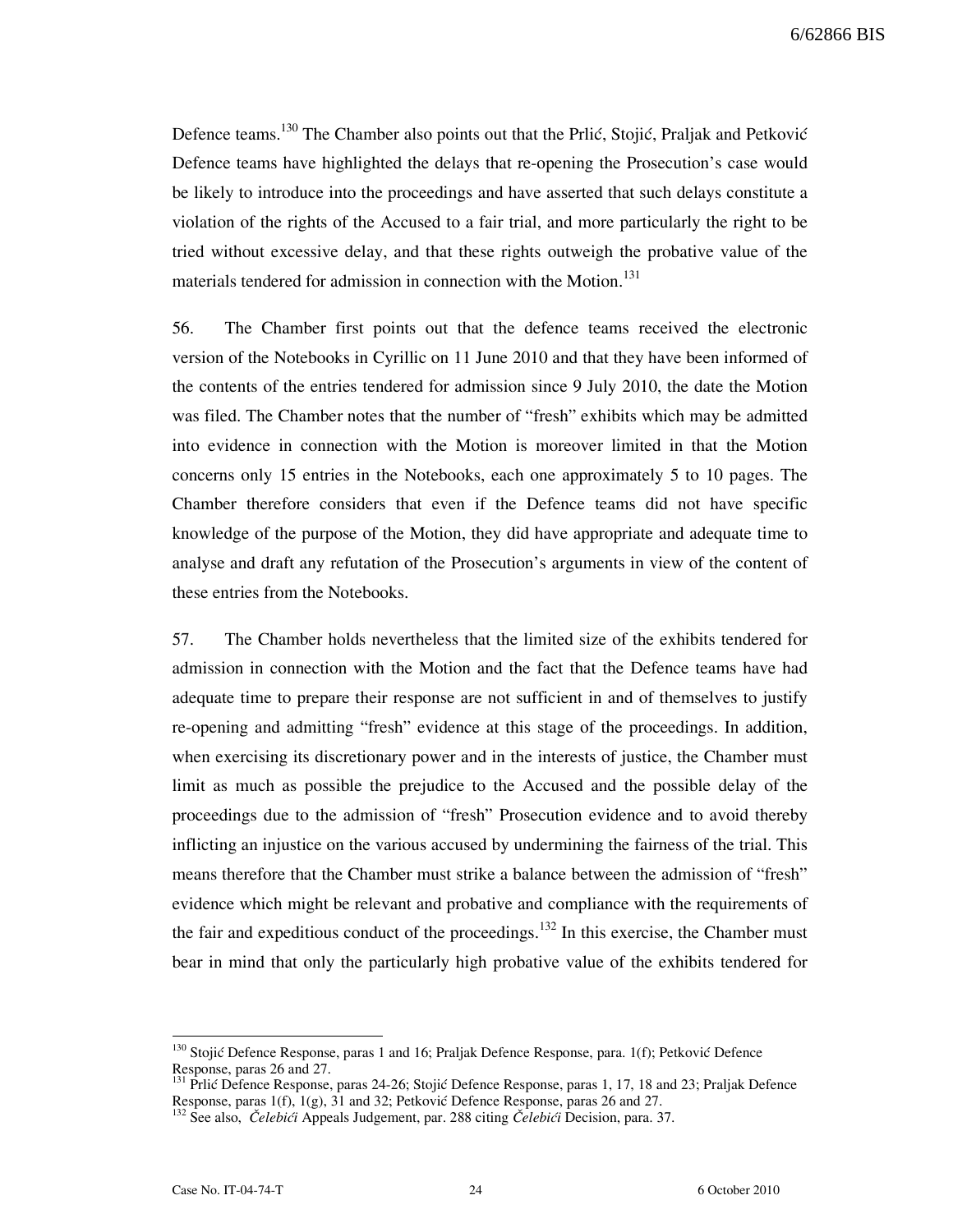5/62866 BIS

admission would justify re-opening the Prosecution's case – on an exceptional basis and at the cost of unavoidable delay – at this late stage of the proceedings. $^{133}$ 

58. To reconcile these requirements, and bearing in mind the particularly advanced stage of the proceedings here, the Chamber finds it necessary to adopt a strict approach regarding the admission of these "fresh" exhibits. That is why, the Chamber is of the opinion that the exhibits tendered for admission must, and without adding new charges not alleged in the Indictment, directly involve the criminal responsibility of the various Accused if their probative value is to be judged sufficient to justify re-opening.<sup>134</sup>

59. The Chamber decides therefore to limit the admission of the evidence presented in the Motion to evidence essential to the case, namely, the evidence going directly to the alleged participation of certain accused in the JCE. This notwithstanding, the Chamber reminds the parties that, in the admission stage, it need not conduct a conclusive assessment of the relevance, reliability and probative value of the evidence, which it will do only at the close of the proceedings once all the inculpatory and exculpatory evidence, has been entered into the record.<sup>135</sup>

60. The Chamber points out that the 15 Notebooks entries tendered for admission concern the meetings in which representatives of the Bosnian Serb authorities participated, and in certain cases, representatives of the Bosnian Croat authorities between 1992 and 1994. In keeping with what was observed by the Stojić Defence, $136$  the Chamber observes that Exhibits P 11374 and P 11378, which concern respectively a meeting of the presidency of the Bosnian Serbs in Pale on 18 August 1992 and a report of the members of the Main Staff of the VRS dated 18 October 1992, raise strategic issues and the nature of the relationship between the Bosnian Serbs and the Bosnian Croats and are irrelevant in light of the allegations that the Accused participated in the implementation of the purposes of the JCE. Moreover, the Chamber points out that Exhibit P 11375, which concerns a meeting of the representatives of the presidency of the Bosnian Serbs and the VRS held on 27 September 1992, Exhibit P 11379, which pertains to a meeting of the Bosnian Serb representatives with President Cosic on 21 October 1992, Exhibit P 11382, which pertains to a meeting of the Serbian representatives of the territorial units

<sup>&</sup>lt;sup>133</sup> Milošević Decision, para. 37.

<sup>&</sup>lt;sup>134</sup> See in this respect *Milošević* Decision, para. 37

<sup>&</sup>lt;sup>135</sup> See the "Decision on the Motions for Admission of Documentary Evidence (Capljina/Stolac Municipalities)", public document, 23 August 2007, p. 7.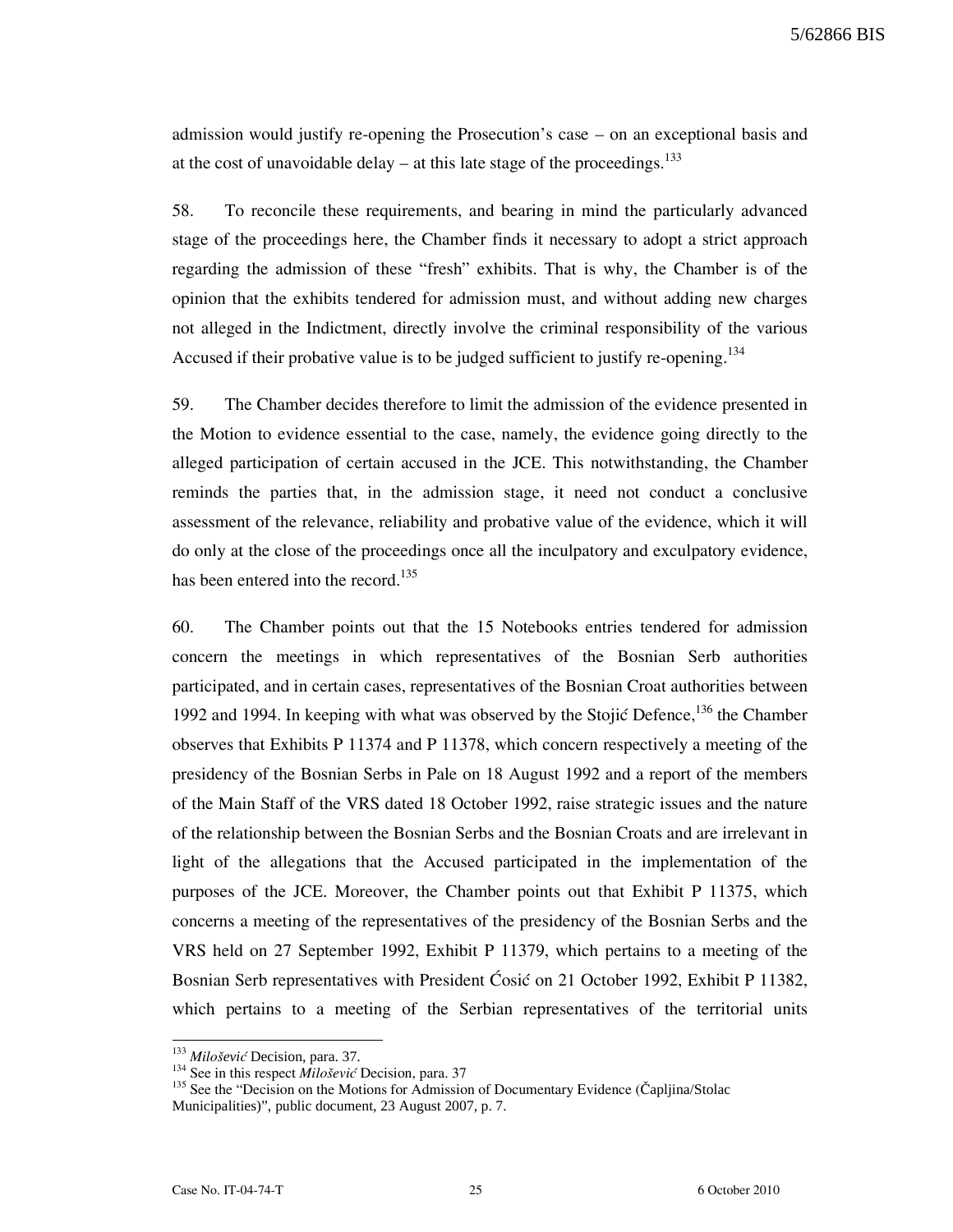comprising the former Yugoslavia which took place on 8 January 1993, Exhibit P 11385, which pertains to a meeting of the Bosnian Serb representatives on 8 July 1993 and Exhibit P 11390, which pertains to a report by the members of the Main Staff of the VRS dated 11 June 1994, do not mention the Accused and do not contain information relevant to the participation of the Accused in achieving the purposes of the alleged JCE. The Chamber concurs with the argument of the Stojić Defence concerning the lack of relevance of Exhibit 11383, which goes to a meeting between the Bosnian Serb delegation and representatives of the international community in Geneva on 11 January 1993, when viewed in light of the allegations of the Indictment.<sup>137</sup> As concerns Exhibits P 11381 and P 11384, which cover two negotiating sessions in Geneva dated 4 and 23 January 1993, the Chamber observes that the Accused Petković was present at the first meeting but nevertheless finds that the substance of the two meetings is not relevant in respect of the participation of the Accused in the furtherance of the purposes of the alleged JCE. Regarding Exhibit P 11387, the Chamber points out that it concerns a meeting between the Bosnian Serb representatives and Bo Pellnas on 15 August 1993, and makes no mention of the accused or their possible participation in the furtherance of the purposes of the alleged JCE. Accordingly, the Chamber finds that the 11 aforementioned entries do not display sufficient relevance in respect of the participation of the Accused in the furtherance of the purposes of the alleged JCE and that they therefore do not have sufficient probative value to support their admission.

61. As concerns Exhibits P 11376, P 11380, P 11386, and P 11389, the Chamber observes that they pertain to meetings held between 1992 and 1994 between Serb representatives from Bosnia, with representatives of the Croatian government occasionally attending, and in which representatives of the Bosnian Croat authorities participated, including the Accused Praljak<sup>138</sup>, the Accused Prlic<sup>139</sup>, the Accused Stojic<sup>140</sup> and the Accused Petkovi $\zeta^{141}$ . The Chamber finds that the statements allegedly made by the aforementioned Accused and recounted in these entries are relevant when viewed in light of the allegations of the possible participation of these Accused in achieving the purposes of the alleged JCE. The Chamber therefore holds that these exhibits are relevant

<sup>&</sup>lt;sup>136</sup> Stojić Defence Response, para. 22.

<sup>137</sup> Stojić Defence Response, para. 22.

 $138 \text{ P } 11376$  and P 11380.

<sup>139</sup> P 11376, P 11380 and P 11389.

<sup>140</sup> P 11376 and P 11380.

<sup>&</sup>lt;sup>141</sup> P 11380 and P 11386.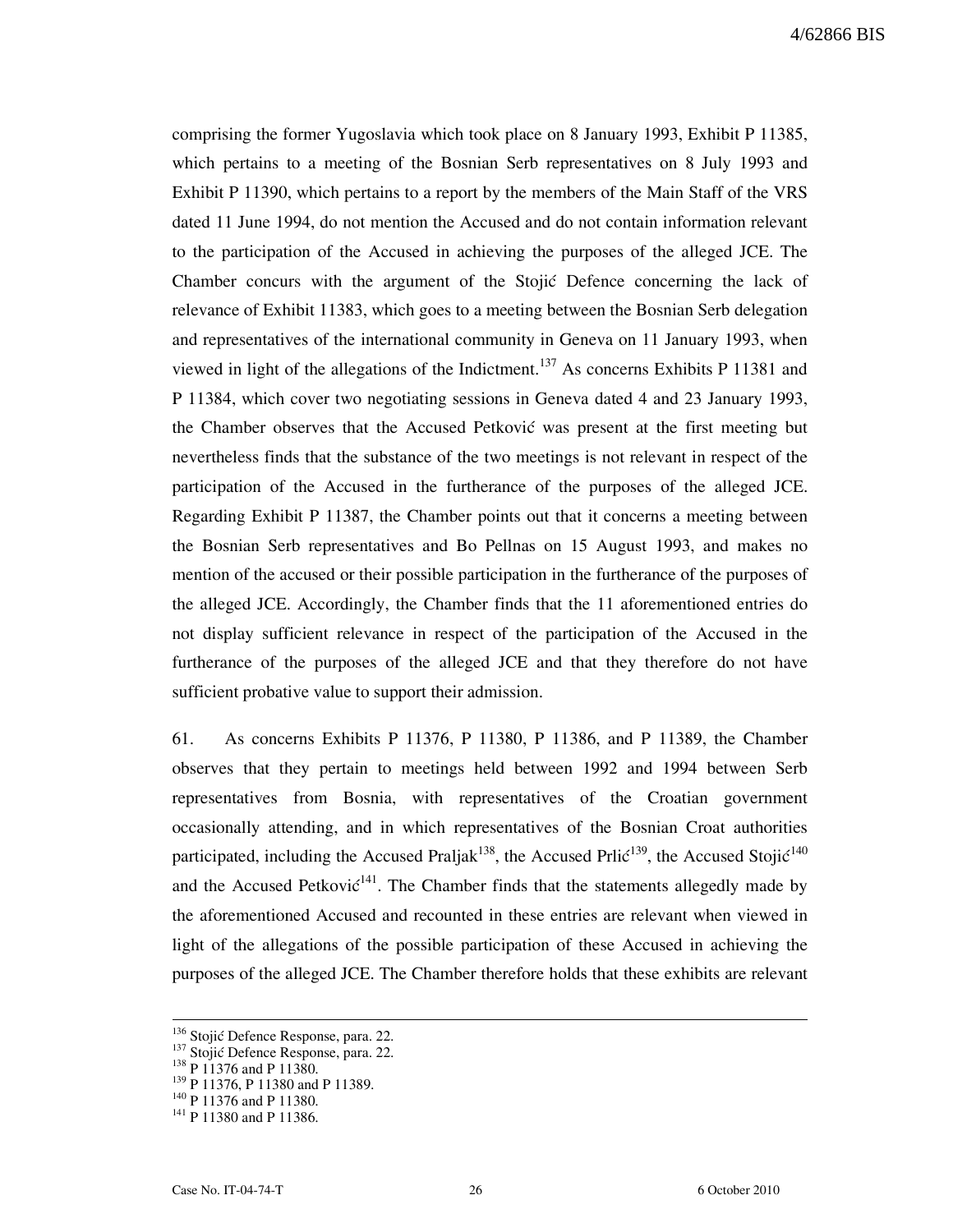and have sufficient probative value to allow their admission into evidence at this stage of the proceedings.

62. As concerns Exhibits P 11266, P 11377 and P 11388, the Chamber has established that they constitute "fresh" exhibits within the meaning of the Tribunal's case-law on reopening.<sup>142</sup> The Chamber notes that their significance, which surfaced with the discovery of the Notebooks, resides in the fact that they make it possible to corroborate the scheduling or the holding of meetings mentioned in Exhibits P 11385, P 11376 and P 11389, respectively. The Chamber first recalls that it finds that Exhibit P 11385 has no relevance and probative value when viewed in the light of the allegations of direct participation of the various Accused in carrying out the purposes of the JCE, for the reasons set out in this Decision. Exhibit P 11266, which is related to it, thus has no relevance. The Chamber found that Exhibits P 11376 and P 11389 are relevant and have probative value. It thus appears that Exhibits P 11377 and P 11388, which are related to them, are also relevant and have probative value because they make it possible to corroborate the scheduling or the occurrence of two meetings which the Accused Praljak, Prlic and Stojic attended and during which these Accused allegedly made statements connected with their possible participation in the furtherance of the purposes of the alleged JCE. The Chamber also notes that the two documents satisfy the criteria for admissibility set out in Rule 89 (C) inasmuch as Exhibits P 11377 and P 11388 show indicia of authenticity and reliability and are relevant and probative.

63. The Chamber finds therefore that that Exhibits P 11376, P 11380, P 11386, P 11389, P 11377 and P 11388 are sufficiently relevant and have sufficiently high probative value to justify their admission in connection with the Prosecution's re-opening of its case.

64. Bearing this finding in mind, the various "Notices"<sup>143</sup> filed by the Defence teams as well as the arguments of the Defence teams in their respective responses informing the Chamber of their intention to request the re-opening of their cases should the Chamber

 $142$  *Popović* Decision of 24 September 2008, para. 11.

<sup>&</sup>lt;sup>143</sup> "Notice de la Défense Prlic relative a une possible demande de réouverture de sa cause dans l'hypothèse o*ù* la Chambre d*é*cidait de faire droit *à* la demande de l'Accusation relative *à* la r*é*ouverture de sa cause", public document with confidential annex, 14 July 2010; Response of the Praljak Defence, paras 1, 31 and 32; Response of the Petković Defence, para. 33; "Notification de la Défense de Bruno Stojić concernant son intention de demander la r*é*ouverture de la présentation de ses moyens si la Chambre de premi*è*re instance fait droit *à la demande d'admission d'éléments de preuve dans le cadre de la réouverture de la présentation des moyens à décharge déposé le 8 juillet 2010*", public document, 7 September 2010, paras 1 and 6-8.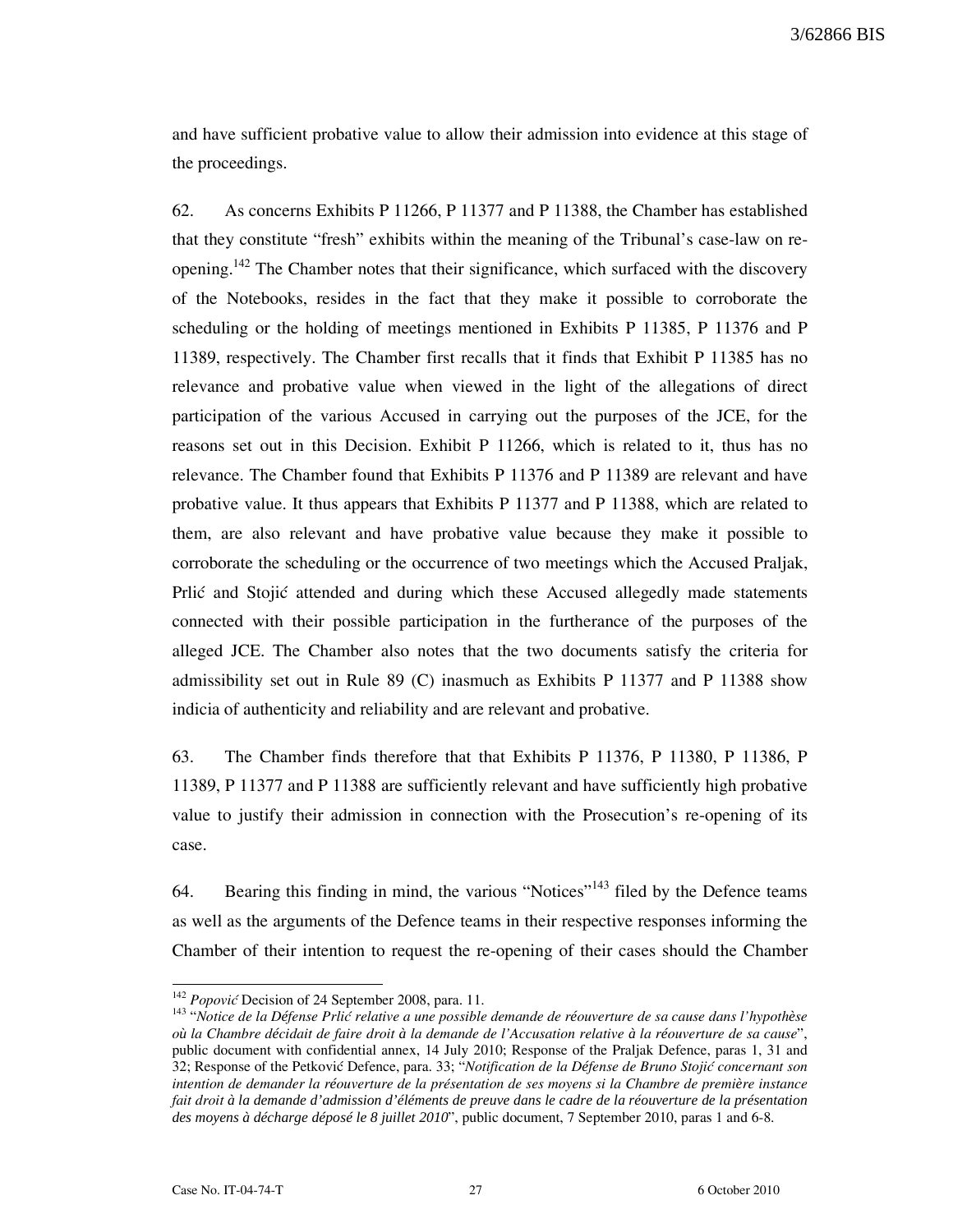admit entries from the Notebooks, the Chamber recalls that such requests for re-opening will have to be limited to refuting solely those entries admitted by this Decision. Such requests cannot in any way constitute general requests for re-opening based on entries from the Notebooks other than those directly related to the entries admitted by this Decision. The Chamber recalls that the Defence teams have known about the contents of the Notebooks ever since 11 June 2010, the date an electronic copy was disclosed and that the Prosecution forwarded to the Defence teams the translated versions of the said Notebooks in BCS and in English between 11 June 2010 and 16 July 2010.<sup>144</sup> In view of the time elapsed between being informed about the contents of the Notebooks and the filing of any request for re-opening,  $145$  the diligence required, which the Chamber recalled was a fundamental condition for granting leave to a party to re-open its case, would not be satisfied. The Chamber therefore holds that because they failed to submit a request for reopening based on the discovery of the Notebooks within a reasonable time, as the Prosecution did, the Defence teams have, at their own initiative, *de facto* restricted their options for requesting re-opening of their cases solely to the possibility of refuting the evidence admitted as the Prosecution had requested.

#### VI. DISPOSITION

## FOR THE FOREGOING REASONS,

PURSUANT TO Rules 54, 85, 89 and 92 bis of the Rules,

GRANTS IN PART, by a majority, the Prosecution's Motion,

DECIDES BY A MAJORITY that Exhibits P 11376, P 11377, P 11380, P 11386, P 11388, P 11389, P 11391 and P 11392 should be admitted.

<sup>&</sup>lt;sup>144</sup> Motion, para. 11. The sixteenth of July 2010 signals the date of complete transmission of the English translations of the Notebooks by the Prosecution to the Defence teams.

<sup>&</sup>lt;sup>145</sup> The Chamber recalls that the Defence teams only informed the Chamber that if it authorised the reopening of the Prosecution case, the Defence teams would also request re-opening of their case. Such a position cannot be likened to a formal request for re-opening and the Chamber cannot therefore take this into account when evaluating the diligence the parties would have shown in requesting that their case be reopened. For an example, see *mutatis mutandis*, "Decision on the Prosecution Request for Reexamination or, in the Alternative, Certificaiton of Appeal of the Order Rejecting the Request for Suspension of the Time Limit for Filing its Request in Reply" public document, 6 July, p.10 and Oral Decision on the notices filed by the parties on 15 June 2009, French transcript, p. 41355, in which the Chamber reminded the parties that it is not seized of a question unless a party files a motion in the proper form.